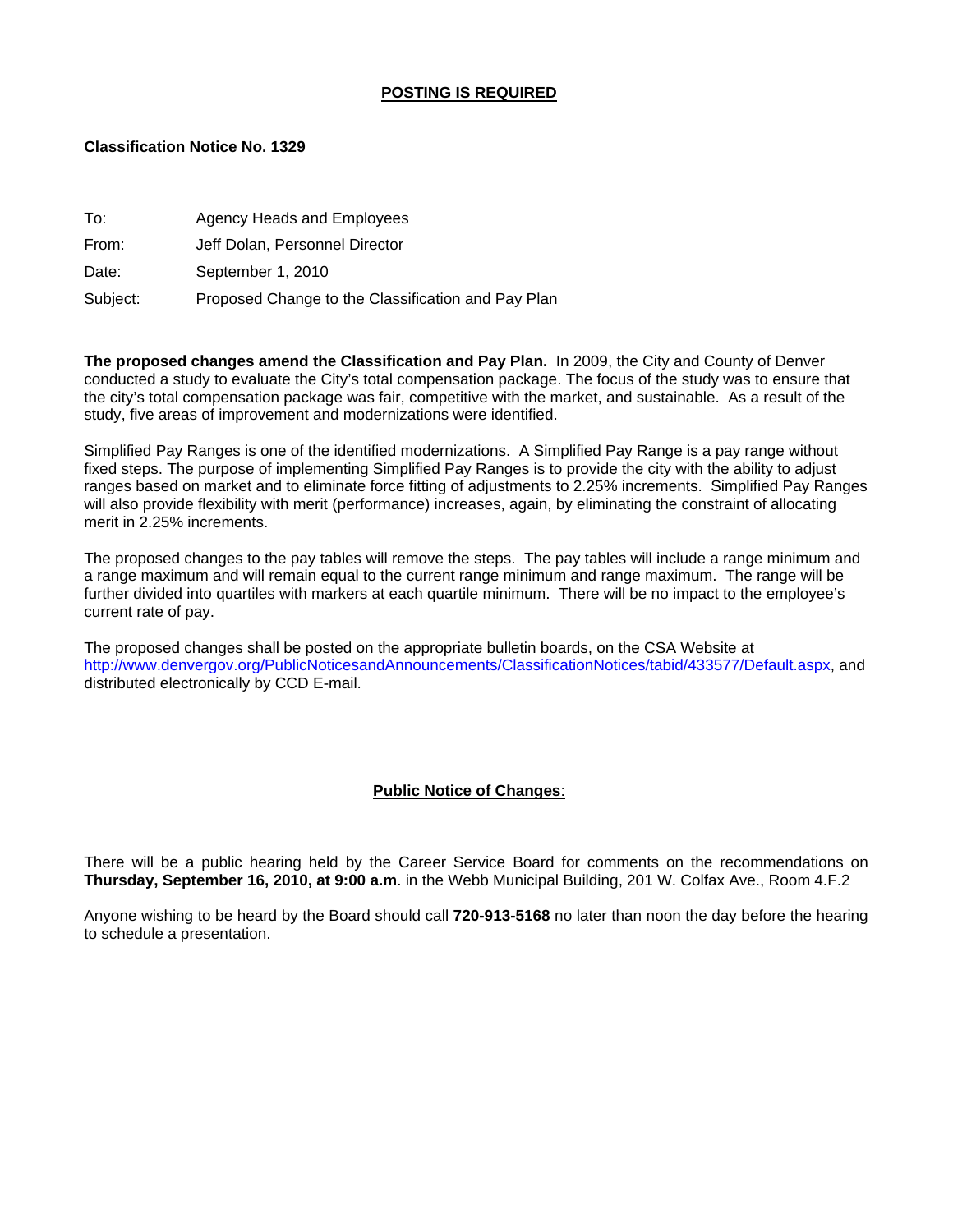# **A - Professional Occupational Group**

|                            |                         |                                   | Non-Exempt                                               |                                   |                         |                            |                         |                                   | <b>Exempt</b>                                        |
|----------------------------|-------------------------|-----------------------------------|----------------------------------------------------------|-----------------------------------|-------------------------|----------------------------|-------------------------|-----------------------------------|------------------------------------------------------|
| <b>PAY</b><br><b>GRADE</b> | Range<br><b>Minimum</b> | 2nd<br>Quartile<br><b>Minimum</b> | 3rd<br>Quartile<br><b>Minimum</b><br>(Range<br>Midpoint) | 4th<br>Quartile<br><b>Minimum</b> | Range<br><b>Maximum</b> | <b>PAY</b><br><b>GRADE</b> | Range<br><b>Minimum</b> | 2nd<br>Quartile<br><b>Minimum</b> | 3 <sub>l</sub><br>Qua<br>Miniı<br>(Ra<br><b>Midp</b> |
| 600-A                      | 20119                   | 22437                             | 24755                                                    | 27073                             | 29391                   | 800-A                      | 28749                   | 33030                             |                                                      |
| 601-A                      | 21028                   | 23455                             | 25882                                                    | 28309                             | 30736                   | 801-A                      | 30736                   | 35312                             |                                                      |
| 602-A                      | 21986                   | 24522                             | 27058                                                    | 29594                             | 32130                   | 802-A                      | 32857                   | 37748                             | 4                                                    |
| 603-A                      | 22992                   | 25643                             | 28295                                                    | 30946                             | 33597                   | 803-A                      | 35124                   | 40351                             | 4                                                    |
| 604-A                      | 24046                   | 26816                             | 29585                                                    | 32355                             | 35124                   | 804-A                      | 37548                   | 43135                             | 4                                                    |
| 605-A                      | 25149                   | 28043                             | 30937                                                    | 33830                             | 36724                   | 805-A                      | 40141                   | 46113                             | 5                                                    |
| 606-A                      | 26300                   | 29324                             | 32348                                                    | 35372                             | 38396                   | 806-A                      | 42917                   | 49301                             | 5                                                    |
| 607-A                      | 27500                   | 30660                             | 33821                                                    | 36981                             | 40141                   | 807-A                      | 45874                   | 52701                             | 5                                                    |
| 608-A                      | 28749                   | 32055                             | 35361                                                    | 38666                             | 41972                   | 808-A                      | 49038                   | 56337                             | 6                                                    |
| 609-A                      | 30058                   | 33515                             | 36973                                                    | 40430                             | 43887                   | 809-A                      | 52419                   | 60224                             | 6                                                    |
| 610-A                      | 31427                   | 35039                             | 38651                                                    | 42262                             | 45874                   | 810-A                      | 56031                   | 64376                             |                                                      |
| 611-A                      | 32857                   | 36633                             | 40408                                                    | 44184                             | 47959                   | 811-A                      | 59897                   | 68820                             | 7                                                    |
| 612-A                      | 34348                   | 38296                             | 42244                                                    | 46192                             | 50140                   | 812-A                      | 64030                   | 73569                             | 8                                                    |
| 613-A                      | 35912                   | 40039                             | 44166                                                    | 48292                             | 52419                   | 813-A                      | 68454                   | 78650                             | 8                                                    |
| 614-A                      | 37548                   | 41860                             | 46172                                                    | 50483                             | 54795                   | 814-A                      | 73181                   | 84080                             | g                                                    |
| 615-A                      | 39257                   | 43766                             | 48274                                                    | 52783                             | 57291                   | 815-A                      | 78235                   | 89888                             | 10                                                   |
| 616-A                      | 41050                   | 45762                             | 50474                                                    | 55185                             | 59897                   | 816-A                      | 83640                   | 96096                             | 10                                                   |
| 617-A                      | 42917                   | 47844                             | 52771                                                    | 57697                             | 62624                   | 817-A                      | 89409                   | 102726                            | 11                                                   |
| 618-A                      | 44868                   | 50019                             | 55170                                                    | 60321                             | 65472                   | 818-A                      | 95590                   | 109825                            | 12                                                   |
| 619-A                      | 46904                   | 52292                             | 57679                                                    | 63067                             | 68454                   | 819-A                      | 102184                  | 117404                            | 13                                                   |
| 620-A                      | 49038                   | 54671                             | 60304                                                    | 65936                             | 71569                   | 820-A                      | 109238                  | 125512                            | 14                                                   |
| 621-A                      | 51268                   | 57158                             | 63049                                                    | 68939                             | 74829                   | 821-A                      | 116776                  | 134174                            | 15                                                   |
| 622-A                      | 53595                   | 59755                             | 65915                                                    | 72075                             | 78235                   | 822-A                      | 124848                  | 143446                            | 16                                                   |
| 623-A                      | 56031                   | 62473                             | 68915                                                    | 75356                             | 81798                   | 823-A                      | 133465                  | 153348                            | $\overline{17}$                                      |
| 624-A                      | 58576                   | 65312                             | 72048                                                    | 78783                             | 85519                   | 824-A                      | 142677                  | 163929                            | 18                                                   |
|                            |                         |                                   |                                                          |                                   |                         |                            |                         |                                   |                                                      |

|              |                |                | Non-Exempt     |                |                         | <b>Exempt</b> |                         |          |                  |                |                         |  |
|--------------|----------------|----------------|----------------|----------------|-------------------------|---------------|-------------------------|----------|------------------|----------------|-------------------------|--|
|              |                |                | 3rd            |                |                         |               |                         |          | 3rd              |                |                         |  |
| <b>PAY</b>   | Range          | 2nd            | Quartile       | 4th            |                         | <b>PAY</b>    |                         | 2nd      | Quartile         | 4th            |                         |  |
| <b>GRADE</b> | <b>Minimum</b> | Quartile       | <b>Minimum</b> | Quartile       | Range<br><b>Maximum</b> | <b>GRADE</b>  | Range<br><b>Minimum</b> | Quartile | <b>Minimum</b>   | Quartile       | Range<br><b>Maximum</b> |  |
|              |                | <b>Minimum</b> | (Range         | <b>Minimum</b> |                         |               |                         | Minimum  | (Range           | <b>Minimum</b> |                         |  |
|              |                |                | Midpoint)      |                |                         |               |                         |          | <b>Midpoint)</b> |                |                         |  |
| 600-A        | 20119          | 22437          | 24755          | 27073          | 29391                   | 800-A         | 28749                   | 33030    | 37312            | 41593          | 45874                   |  |
| $601-A$      | 21028          | 23455          | 25882          | 28309          | 30736                   | $801 - A$     | 30736                   | 35312    | 39887            | 44463          | 49038                   |  |
| 602-A        | 21986          | 24522          | 27058          | 29594          | 32130                   | 802-A         | 32857                   | 37748    | 42638            | 47529          | 52419                   |  |
| 603-A        | 22992          | 25643          | 28295          | 30946          | 33597                   | 803-A         | 35124                   | 40351    | 45578            | 50804          | 56031                   |  |
| 604-A        | 24046          | 26816          | 29585          | 32355          | 35124                   | 804-A         | 37548                   | 43135    | 48723            | 54310          | 59897                   |  |
| 605-A        | 25149          | 28043          | 30937          | 33830          | 36724                   | 805-A         | 40141                   | 46113    | 52086            | 58058          | 64030                   |  |
| 606-A        | 26300          | 29324          | 32348          | 35372          | 38396                   | 806-A         | 42917                   | 49301    | 55686            | 62070          | 68454                   |  |
| 607-A        | 27500          | 30660          | 33821          | 36981          | 40141                   | 807-A         | 45874                   | 52701    | 59528            | 66354          | 73181                   |  |
| 608-A        | 28749          | 32055          | 35361          | 38666          | 41972                   | 808-A         | 49038                   | 56337    | 63637            | 70936          | 78235                   |  |
| 609-A        | 30058          | 33515          | 36973          | 40430          | 43887                   | 809-A         | 52419                   | 60224    | 68030            | 75835          | 83640                   |  |
| 610-A        | 31427          | 35039          | 38651          | 42262          | 45874                   | 810-A         | 56031                   | 64376    | 72720            | 81065          | 89409                   |  |
| 611-A        | 32857          | 36633          | 40408          | 44184          | 47959                   | 811-A         | 59897                   | 68820    | 77744            | 86667          | 95590                   |  |
| 612-A        | 34348          | 38296          | 42244          | 46192          | 50140                   | 812-A         | 64030                   | 73569    | 83107            | 92646          | 102184                  |  |
| 613-A        | 35912          | 40039          | 44166          | 48292          | 52419                   | 813-A         | 68454                   | 78650    | 88846            | 99042          | 109238                  |  |
| 614-A        | 37548          | 41860          | 46172          | 50483          | 54795                   | 814-A         | 73181                   | 84080    | 94979            | 105877         | 116776                  |  |
| 615-A        | 39257          | 43766          | 48274          | 52783          | 57291                   | 815-A         | 78235                   | 89888    | 101542           | 113195         | 124848                  |  |
| 616-A        | 41050          | 45762          | 50474          | 55185          | 59897                   | 816-A         | 83640                   | 96096    | 108553           | 121009         | 133465                  |  |
| 617-A        | 42917          | 47844          | 52771          | 57697          | 62624                   | 817-A         | 89409                   | 102726   | 116043           | 129360         | 142677                  |  |
| 618-A        | 44868          | 50019          | 55170          | 60321          | 65472                   | 818-A         | 95590                   | 109825   | 124060           | 138295         | 152530                  |  |
| 619-A        | 46904          | 52292          | 57679          | 63067          | 68454                   | 819-A         | 102184                  | 117404   | 132623           | 147843         | 163062                  |  |
| 620-A        | 49038          | 54671          | 60304          | 65936          | 71569                   | 820-A         | 109238                  | 125512   | 141786           | 158060         | 174334                  |  |
| 621-A        | 51268          | 57158          | 63049          | 68939          | 74829                   | 821-A         | 116776                  | 134174   | 151573           | 168971         | 186369                  |  |
| 622-A        | 53595          | 59755          | 65915          | 72075          | 78235                   | 822-A         | 124848                  | 143446   | 162045           | 180643         | 199241                  |  |
| $623 - A$    | 56031          | 62473          | 68915          | 75356          | 81798                   | 823-A         | 133465                  | 153348   | 173231           | 193114         | 212997                  |  |
| $624 - A$    | 58576          | 65312          | 72048          | 78783          | 85519                   | $824-A$       | 142677                  | 163929   | 185182           | 206434         | 227686                  |  |
|              |                |                |                |                |                         | 825-A         | 152530                  | 175249   | 197968           | 220687         | 243406                  |  |
|              |                |                |                |                |                         | $826-A$       | 163062                  | 187348   | 211633           | 235919         | 260204                  |  |
|              |                |                |                |                |                         | 827-A         | 174334                  | 200292   | 226250           | 252208         | 278166                  |  |
|              |                |                |                |                |                         | 828-A         | 186369                  | 214118   | 241867           | 269615         | 297364                  |  |
|              |                |                |                |                |                         | 829-A         | 199241                  | 228902   | 258562           | 288223         | 317883                  |  |
|              |                |                |                |                |                         | 830-A         | 212997                  | 244703   | 276409           | 308115         | 339821                  |  |
|              |                |                |                |                |                         | 831-A         | 227686                  | 261586   | 295486           | 329385         | 363285                  |  |
|              |                |                |                |                |                         | 832-A         | 243406                  | 279645   | 315884           | 352122         | 388361                  |  |
|              |                |                |                |                |                         | 833-A         | 260204                  | 298946   | 337688           | 376429         | 415171                  |  |
|              |                |                |                |                |                         | 834-A         | 278166                  | 319583   | 361000           | 402417         | 443834                  |  |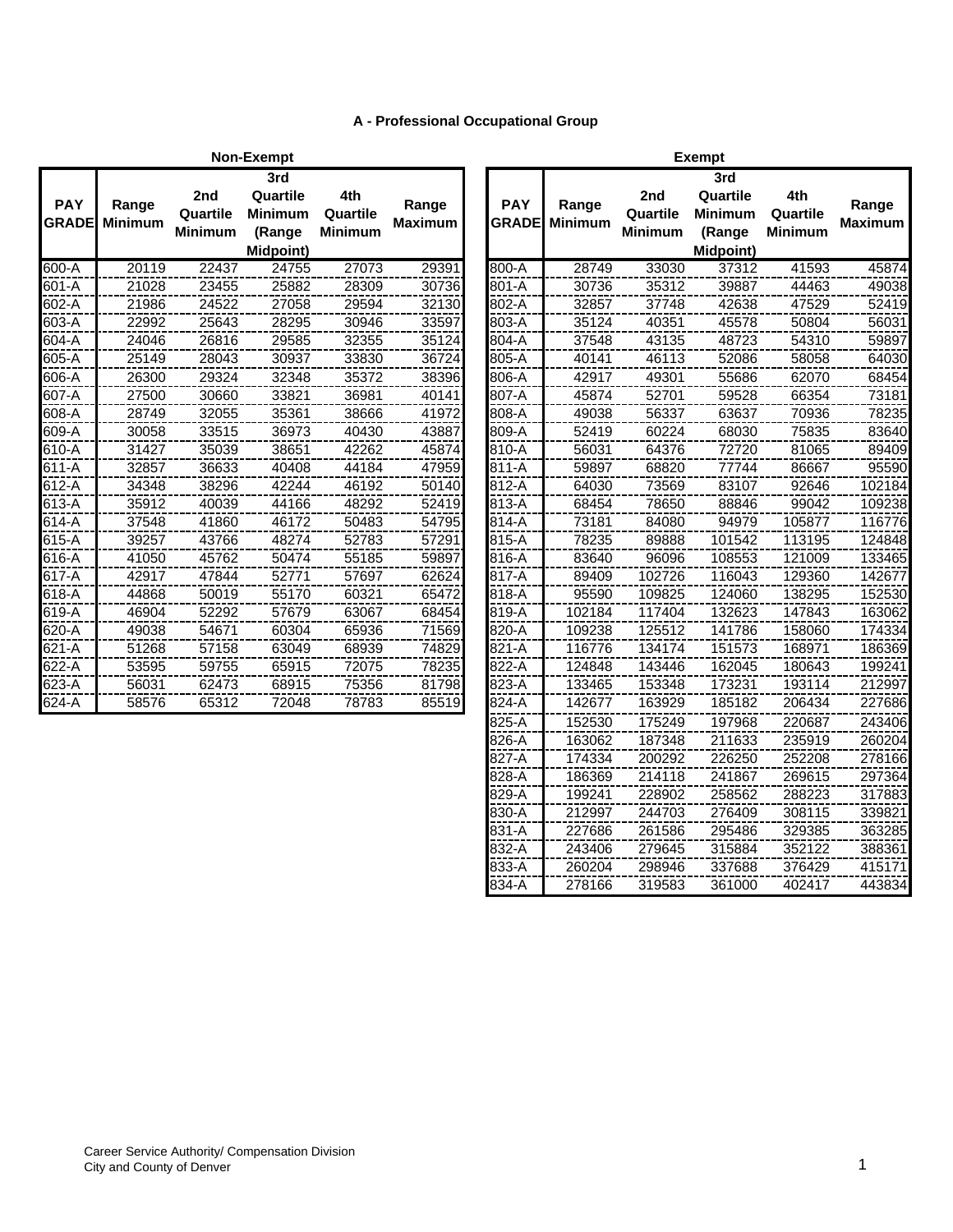# **C - Clerical Occupational Group**

|                            |                         |                                   | Non-Exempt                                                      |                                   |                         |                            |                         |                                   | <b>Exempt</b>                                                   |                                   |                         |
|----------------------------|-------------------------|-----------------------------------|-----------------------------------------------------------------|-----------------------------------|-------------------------|----------------------------|-------------------------|-----------------------------------|-----------------------------------------------------------------|-----------------------------------|-------------------------|
| <b>PAY</b><br><b>GRADE</b> | Range<br><b>Minimum</b> | 2nd<br>Quartile<br><b>Minimum</b> | 3rd<br>Quartile<br><b>Minimum</b><br>(Range<br><b>Midpoint)</b> | 4th<br>Quartile<br><b>Minimum</b> | Range<br><b>Maximum</b> | <b>PAY</b><br><b>GRADE</b> | Range<br><b>Minimum</b> | 2nd<br>Quartile<br><b>Minimum</b> | 3rd<br>Quartile<br><b>Minimum</b><br>(Range<br><b>Midpoint)</b> | 4th<br>Quartile<br><b>Minimum</b> | Range<br><b>Maximum</b> |
| 600-C                      | 18519                   | 20646                             | 22774                                                           | 24901                             | 27028                   | 800-C                      | 26434                   | 30373                             | 34312                                                           | 38251                             | 42190                   |
| 601-C                      | 19356                   | 21580                             | 23804                                                           | 26028                             | 28252                   | 801-C                      | 28252                   | 32464                             | 36676                                                           | 40887                             | 45099                   |
| 602-C                      | 20240                   | 22564                             | 24888                                                           | 27212                             | 29536                   | 802-C                      | 30203                   | 34709                             | 39214                                                           | 43720                             | 48225                   |
| 603-C                      | 21162                   | 23592                             | 26022                                                           | 28452                             | 30882                   | 803-C                      | 32288                   | 37109                             | 41930                                                           | 46750                             | 51571                   |
| 604-C                      | 22119                   | 24661                             | 27204                                                           | 29746                             | 32288                   | 804-C                      | 34518                   | 39672                             | 44826                                                           | 49980                             | 55134                   |
| 605-C                      | 23125                   | 25782                             | 28440                                                           | 31097                             | 33754                   | 805-C                      | 36905                   | 42414                             | 47923                                                           | 53431                             | 58940                   |
| 606-C                      | 24179                   | 26958                             | 29736                                                           | 32515                             | 35293                   | 806-C                      | 39463                   | 45347                             | 51232                                                           | 57116                             | 63000                   |
| 607-C                      | 25282                   | 28188                             | 31094                                                           | 33999                             | 36905                   | 807-C                      | 42190                   | 48480                             | 54771                                                           | 61061                             | 67351                   |
| $608 - C$                  | 26434                   | 29473                             | 32512                                                           | 35551                             | 38590                   | 808-C                      | 45099                   | 51826                             | 58552                                                           | 65279                             | 72005                   |
| 609-C                      | 27634                   | 30812                             | 33991                                                           | 37169                             | 40347                   | 809-C                      | 48225                   | 55415                             | 62606                                                           | 69796                             | 76986                   |
| 610-C                      | 28882                   | 32209                             | 35536                                                           | 38863                             | 42190                   | 810-C                      | 51571                   | 59252                             | 66933                                                           | 74614                             | 82295                   |
| 611-C                      | 30203                   | 33679                             | 37154                                                           | 40630                             | 44105                   | 811-C                      | 55134                   | 63345                             | 71557                                                           | 79768                             | 87979                   |
| 612-C                      | 31573                   | 35209                             | 38845                                                           | 42481                             | 46117                   | 812-C                      | 58940                   | 67718                             | 76496                                                           | 85273                             | 94051                   |
| 613-C                      | 33015                   | 36818                             | 40620                                                           | 44423                             | 48225                   | 813-C                      | 63000                   | 72390                             | 81780                                                           | 91170                             | 100560                  |
| 614-C                      | 34518                   | 38496                             | 42475                                                           | 46453                             | 50431                   | 814-C                      | 67351                   | 77389                             | 87428                                                           | 97466                             | 107504                  |
| 615-C                      | 36093                   | 40253                             | 44414                                                           | 48574                             | 52734                   | 815-C                      | 72005                   | 82737                             | 93470                                                           | 104202                            | 114934                  |
| 616-C                      | 37742                   | 42090                             | 46438                                                           | 50786                             | 55134                   | 816-C                      | 76986                   | 88455                             | 99923                                                           | 111392                            | 122860                  |
| 617-C                      | 39463                   | 44008                             | 48553                                                           | 53098                             | 57643                   | 817-C                      | 82295                   | 94554                             | 106814                                                          | 119073                            | 131332                  |
| 618-C                      | 41256                   | 46007                             | 50759                                                           | 55510                             | 60261                   | 818-C                      | 87979                   | 101084                            | 114189                                                          | 127293                            | 140398                  |
| 619-C                      | 43135                   | 48101                             | 53068                                                           | 58034                             | 63000                   | 819-C                      | 94051                   | 108065                            | 122079                                                          | 136092                            | 150106                  |
| 620-C                      | 45099                   | 50292                             | 55486                                                           | 60679                             | 65872                   | 820-C                      | 100560                  | 115537                            | 130515                                                          | 145492                            | 160469                  |
| 621-C                      | 47159                   | 52586                             | 58013                                                           | 63439                             | 68866                   | 821-C                      | 107504                  | 123515                            | 139525                                                          | 155536                            | 171546                  |
| 622-C                      | 49316                   | 54988                             | 60661                                                           | 66333                             | 72005                   | 822-C                      | 114934                  | 132048                            | 149161                                                          | 166275                            | 183388                  |
| 623-C                      | 51571                   | 57501                             | 63430                                                           | 69360                             | 75289                   | 823-C                      | 122860                  | 141155                            | 159451                                                          | 177746                            | 196041                  |
| $624-C$                    | 53922                   | 60121                             | 66320                                                           | 72519                             | 78718                   | 824-C                      | 131332                  | 150891                            | 170450                                                          | 190008                            | 209567                  |
|                            |                         |                                   |                                                                 |                                   |                         |                            |                         |                                   |                                                                 |                                   |                         |

|              |                |                | <b>Exempt</b>    |                |                |
|--------------|----------------|----------------|------------------|----------------|----------------|
|              |                |                | 3rd              |                |                |
| <b>PAY</b>   |                | 2nd            | Quartile         | 4th            |                |
|              | Range          | Quartile       | <b>Minimum</b>   | Quartile       | Range          |
| <b>GRADE</b> | <b>Minimum</b> | <b>Minimum</b> | (Range           | <b>Minimum</b> | <b>Maximum</b> |
|              |                |                | <b>Midpoint)</b> |                |                |
| 800-C        | 26434          | 30373          | 34312            | 38251          | 42190          |
| 801-C        | 28252          | 32464          | 36676            | 40887          | 45099          |
| 802-C        | 30203          | 34709          | 39214            | 43720          | 48225          |
| 803-C        | 32288          | 37109          | 41930            | 46750          | 51571          |
| 804-C        | 34518          | 39672          | 44826            | 49980          | 55134          |
| 805-C        | 36905          | 42414          | 47923            | 53431          | 58940          |
| 806-C        | 39463          | 45347          | 51232            | 57116          | 63000          |
| 807-C        | 42190          | 48480          | 54771            | 61061          | 67351          |
| 808-C        | 45099          | 51826          | 58552            | 65279          | 72005          |
| 809-C        | 48225          | 55415          | 62606            | 69796          | 76986          |
| 810-C        | 51571          | 59252          | 66933            | 74614          | 82295          |
| 811-C        | 55134          | 63345          | 71557            | 79768          | 87979          |
| 812-C        | 58940          | 67718          | 76496            | 85273          | 94051          |
| 813-C        | 63000          | 72390          | 81780            | 91170          | 100560         |
| 814-C        | 67351          | 77389          | 87428            | 97466          | 107504         |
| 815-C        | 72005          | 82737          | 93470            | 104202         | 114934         |
| 816-C        | 76986          | 88455          | 99923            | 111392         | 122860         |
| 817-C        | 82295          | 94554          | 106814           | 119073         | 131332         |
| 818-C        | 87979          | 101084         | 114189           | 127293         | 140398         |
| 819-C        | 94051          | 108065         | 122079           | 136092         | 150106         |
| 820-C        | 100560         | 115537         | 130515           | 145492         | 160469         |
| 821-C        | 107504         | 123515         | 139525           | 155536         | 171546         |
| 822-C        | 114934         | 132048         | 149161           | 166275         | 183388         |
| 823-C        | 122860         | 141155         | 159451           | 177746         | 196041         |
| 824-C        | 131332         | 150891         | 170450           | 190008         | 209567         |
| 825-C        | 140398         | 161308         | 182218           | 203128         | 224038         |
| $826-C$      | 150106         | 172455         | 194805           | 217154         | 239503         |
| $827 - C$    | 160469         | 184364         | 208258           | 232153         | 256047         |
| 828-C        | 171546         | 197089         | 222632           | 248175         | 273718         |
| 829-C        | 183388         | 210695         | 238002           | 265309         | 292616         |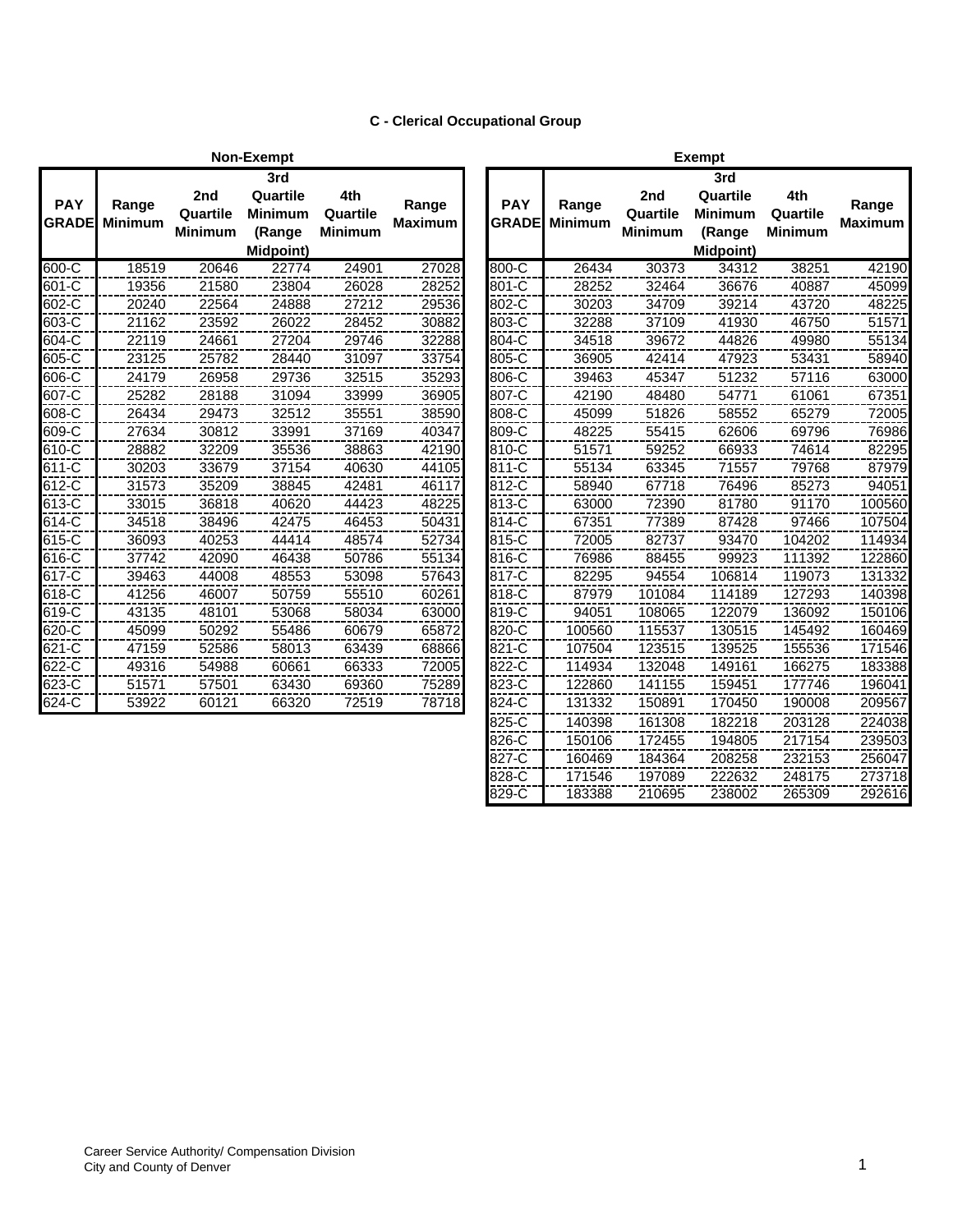### **D - Doctors Occupational Group**

| חו<br>I<br>п |
|--------------|
|--------------|

|              |                |                | 3rd              |                |                |
|--------------|----------------|----------------|------------------|----------------|----------------|
|              |                | 2nd            | Quartile         | 4th            |                |
| <b>PAY</b>   | Range          | Quartile       | <b>Minimum</b>   | Quartile       | Range          |
| <b>GRADE</b> | <b>Minimum</b> | <b>Minimum</b> | (Range           | <b>Minimum</b> | <b>Maximum</b> |
|              |                |                | <b>Midpoint)</b> |                |                |
| 800-D        | 24313          | 27928          | 31543            | 35157          | 38772          |
| 801-D        | 25985          | 29851          | 33718            | 37584          | 41450          |
| 802-D        | 27767          | 31903          | 36039            | 40175          | 44311          |
| 803-D        | 29694          | 34112          | 38530            | 42947          | 47365          |
| 804-D        | 31742          | 36466          | 41190            | 45913          | 50637          |
| 805-D        | 33936          | 38984          | 44032            | 49080          | 54128          |
| 806-D        | 36275          | 41672          | 47068            | 52465          | 57861          |
| 807-D        | 38772          | 44541          | 50310            | 56079          | 61848          |
| 808-D        | 41450          | 47616          | 53783            | 59949          | 66115          |
| 809-D        | 44311          | 50904          | 57498            | 64091          | 70684          |
| 810-D        | 47365          | 54413          | 61461            | 68508          | 75556          |
| 811-D        | 50637          | 58170          | 65703            | 73235          | 80768          |
| 812-D        | 54128          | 62182          | 70236            | 78289          | 86343          |
| 813-D        | 57861          | 66472          | 75084            | 83695          | 92306          |
| 814-D        | 61848          | 71053          | 80259            | 89464          | 98669          |
| 815-D        | 66115          | 75953          | 85792            | 95630          | 105468         |
| 816-D        | 70684          | 81201          | 91718            | 102235         | 112752         |
| 817-D        | 75556          | 86800          | 98045            | 109289         | 120533         |
| 818-D        | 80768          | 92791          | 104814           | 116837         | 128860         |
| 819-D        | 86343          | 99196          | 112050           | 124903         | 137756         |
| 820-D        | 92306          | 106044         | 119782           | 133520         | 147258         |
| 821-D        | 98669          | 113359         | 128048           | 142738         | 157427         |
| 822-D        | 105468         | 121176         | 136883           | 152591         | 168298         |
| $823 - D$    | 112752         | 129541         | 146331           | 163120         | 179909         |
| $824-D$      | 120533         | 138483         | 156433           | 174382         | 192332         |
| 825-D        | 128860         | 148046         | 167232           | 186418         | 205604         |
| 826-D        | 137756         | 158266         | 178776           | 199286         | 219796         |
| 827-D        | 147258         | 169186         | 191114           | 213042         | 234970         |
| 828-D        | 157427         | 180867         | 204307           | 227747         | 251187         |
| 829-D        | 168298         | 193356         | 218415           | 243473         | 268531         |
| 830-D        | 179909         | 206700         | 233492           | 260283         | 287074         |
| 831-D        | 192332         | 220972         | 249612           | 278251         | 306891         |
| 832-D        | 205604         | 236225         | 266846           | 297467         | 328088         |
| 833-D        | 219796         | 252532         | 285269           | 318005         | 350741         |
| 834-D        | 234970         | 269967         | 304963           | 339960         | 374956         |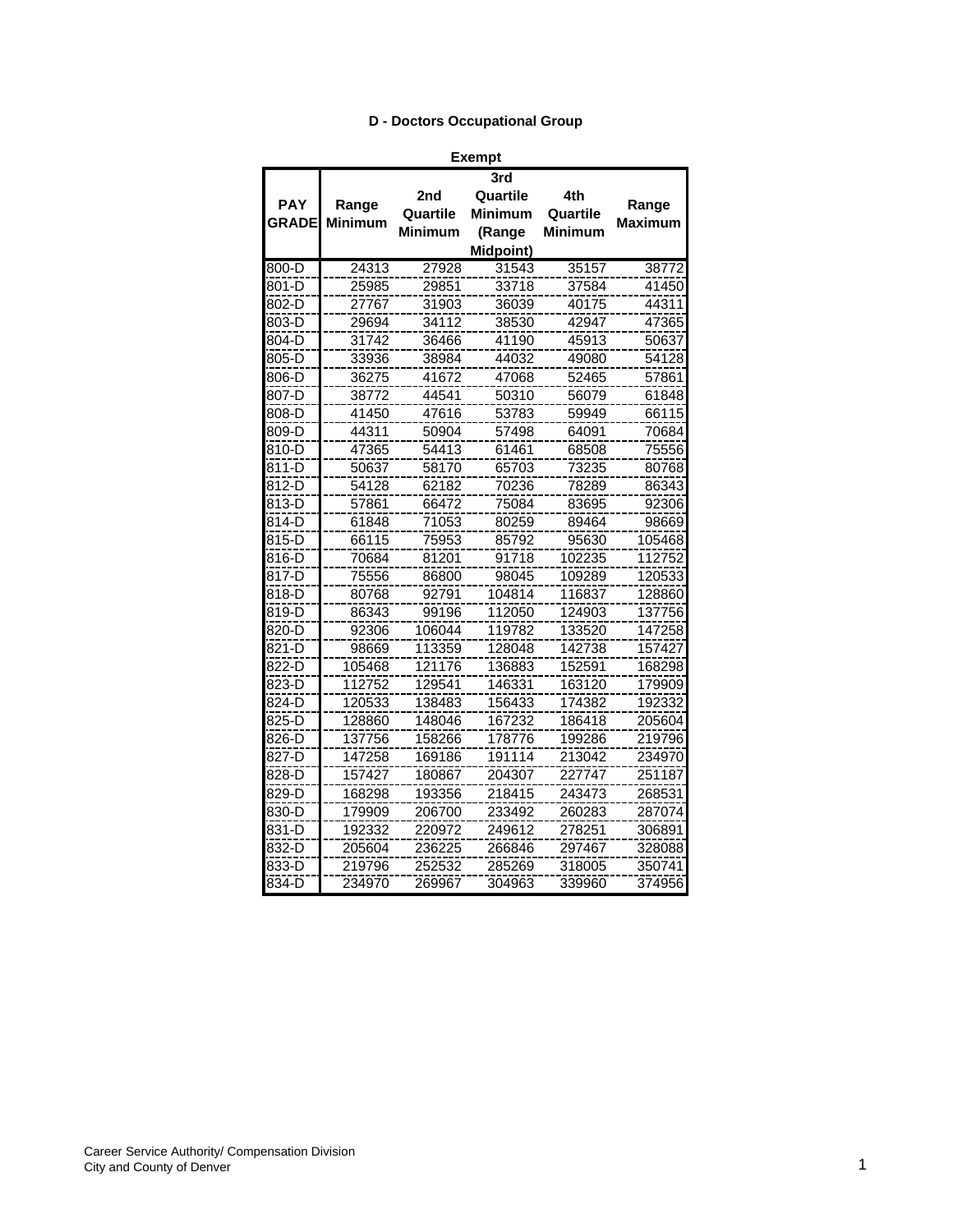# **E - Engineering & Science Occupational Group**

|                            |                         |                                   | Non-Exempt                                               |                                   |                         |                            |                         |                                   | <b>Exempt</b>                                            |                                   |                         |
|----------------------------|-------------------------|-----------------------------------|----------------------------------------------------------|-----------------------------------|-------------------------|----------------------------|-------------------------|-----------------------------------|----------------------------------------------------------|-----------------------------------|-------------------------|
| <b>PAY</b><br><b>GRADE</b> | Range<br><b>Minimum</b> | 2nd<br>Quartile<br><b>Minimum</b> | 3rd<br>Quartile<br><b>Minimum</b><br>(Range<br>Midpoint) | 4th<br>Quartile<br><b>Minimum</b> | Range<br><b>Maximum</b> | <b>PAY</b><br><b>GRADE</b> | Range<br><b>Minimum</b> | 2nd<br>Quartile<br><b>Minimum</b> | 3rd<br>Quartile<br><b>Minimum</b><br>(Range<br>Midpoint) | 4th<br>Quartile<br><b>Minimum</b> | Range<br><b>Maximum</b> |
| 600-E                      | 18701                   | 20849                             | 22998                                                    | 25146                             | 27294                   | 800-E                      | 26688                   | 30667                             | 34645                                                    | 38624                             | 42602                   |
| 601-E                      | 19562                   | 21807                             | 24053                                                    | 26298                             | 28543                   | 801-E                      | 28543                   | 32794                             | 37045                                                    | 41296                             | 45547                   |
| 602-E                      | 20446                   | 22794                             | 25143                                                    | 27491                             | 29839                   | 802-E                      | 30506                   | 35051                             | 39596                                                    | 44141                             | 48686                   |
| 603-E                      | 21380                   | 23834                             | 26289                                                    | 28743                             | 31197                   | 803-E                      | 32615                   | 37469                             | 42323                                                    | 47177                             | 52031                   |
| 604-E                      | 22361                   | 24925                             | 27488                                                    | 30052                             | 32615                   | 804-E                      | 34869                   | 40060                             | 45250                                                    | 50441                             | 55631                   |
| 605-E                      | 23379                   | 26061                             | 28743                                                    | 31424                             | 34106                   | 805-E                      | 37281                   | 42829                             | 48377                                                    | 53925                             | 59473                   |
| 606-E                      | 24434                   | 27240                             | 30046                                                    | 32851                             | 35657                   | 806-E                      | 39851                   | 45781                             | 51710                                                    | 57640                             | 63569                   |
| 607-E                      | 25537                   | 28473                             | 31409                                                    | 34345                             | 37281                   | 807-E                      | 42602                   | 48941                             | 55280                                                    | 61618                             | 67957                   |
| 608-E                      | 26688                   | 29761                             | 32833                                                    | 35906                             | 38978                   | 808-E                      | 45547                   | 52322                             | 59097                                                    | 65872                             | 72647                   |
| 609-E                      | 27912                   | 31121                             | 34330                                                    | 37538                             | 40747                   | 809-E                      | 48686                   | 55931                             | 63176                                                    | 70420                             | 77665                   |
| 610-E                      | 29185                   | 32539                             | 35894                                                    | 39248                             | 42602                   | 810-E                      | 52031                   | 59779                             | 67527                                                    | 75274                             | 83022                   |
| 611-E                      | 30506                   | 34015                             | 37524                                                    | 41032                             | 44541                   | 811-E                      | 55631                   | 63912                             | 72193                                                    | 80474                             | 88755                   |
| 612-E                      | 31900                   | 35569                             | 39239                                                    | 42908                             | 46577                   | 812-E                      | 59473                   | 68324                             | 77174                                                    | 86025                             | 94875                   |
| 613-E                      | 33354                   | 37187                             | 41020                                                    | 44853                             | 48686                   | 813-E                      | 63569                   | 73032                             | 82495                                                    | 91957                             | 101420                  |
| 614-E                      | 34869                   | 38875                             | 42881                                                    | 46886                             | 50892                   | 814-E                      | 67957                   | 78074                             | 88192                                                    | 98309                             | 108426                  |
| 615-E                      | 36457                   | 40645                             | 44832                                                    | 49020                             | 53207                   | 815-E                      | 72647                   | 83461                             | 94276                                                    | 105090                            | 115904                  |
| 616-E                      | 38117                   | 42496                             | 46874                                                    | 51253                             | 55631                   | 816-E                      | 77665                   | 89225                             | 100784                                                   | 112344                            | 123903                  |
| 617-E                      | 39851                   | 44429                             | 49008                                                    | 53586                             | 58164                   | 817-E                      | 83022                   | 95378                             | 107735                                                   | 120091                            | 132447                  |
| 618-E                      | 41669                   | 46453                             | 51238                                                    | 56022                             | 60806                   | 818-E                      | 88755                   | 101963                            | 115171                                                   | 128378                            | 141586                  |
| 619-E                      | 43559                   | 48562                             | 53564                                                    | 58567                             | 63569                   | 819-E                      | 94875                   | 108998                            | 123121                                                   | 137244                            | 151367                  |
| 620-E                      | 45547                   | 50777                             | 56007                                                    | 61236                             | 66466                   | 820-E                      | 101420                  | 116519                            | 131617                                                   | 146716                            | 161814                  |
| 621-E                      | 47619                   | 53085                             | 58552                                                    | 64018                             | 69484                   | 821-E                      | 108426                  | 124564                            | 140702                                                   | 156839                            | 172977                  |
| 622-E                      | 49777                   | 55495                             | 61212                                                    | 66930                             | 72647                   | 822-E                      | 115904                  | 133157                            | 150410                                                   | 167662                            | 184915                  |
| 623-E                      | 52031                   | 58012                             | 63994                                                    | 69975                             | 75956                   | 823-E                      | 123903                  | 142347                            | 160790                                                   | 179234                            | 197677                  |
| $624 - E$                  | 54407                   | 60658                             | 66910                                                    | 73161                             | 79412                   | 824-E                      | 132447                  | 152166                            | 171886                                                   | 191605                            | 211324                  |
|                            |                         |                                   |                                                          |                                   |                         |                            |                         |                                   |                                                          |                                   |                         |

|              |                |                | Exempt           |                |                |
|--------------|----------------|----------------|------------------|----------------|----------------|
|              |                |                | 3rd              |                |                |
| <b>PAY</b>   | Range          | 2nd            | Quartile         | 4th            | Range          |
| <b>GRADE</b> | <b>Minimum</b> | Quartile       | <b>Minimum</b>   | Quartile       | <b>Maximum</b> |
|              |                | <b>Minimum</b> | (Range           | <b>Minimum</b> |                |
|              |                |                | <b>Midpoint)</b> |                |                |
| 800-E        | 26688          | 30667          | 34645            | 38624          | 42602          |
| 801-E        | 28543          | 32794          | 37045            | 41296          | 45547          |
| 802-E        | 30506          | 35051          | 39596            | 44141          | 48686          |
| 803-E        | 32615          | 37469          | 42323            | 47177          | 52031          |
| 804-E        | 34869          | 40060          | 45250            | 50441          | 55631          |
| 805-E        | 37281          | 42829          | 48377            | 53925          | 59473          |
| 806-E        | 39851          | 45781          | 51710            | 57640          | 63569          |
| 807-E        | 42602          | 48941          | 55280            | 61618          | 67957          |
| 808-E        | 45547          | 52322          | 59097            | 65872          | 72647          |
| 809-E        | 48686          | 55931          | 63176            | 70420          | 77665          |
| 810-E        | 52031          | 59779          | 67527            | 75274          | 83022          |
| 811-E        | 55631          | 63912          | 72193            | 80474          | 88755          |
| 812-E        | 59473          | 68324          | 77174            | 86025          | 94875          |
| 813-E        | 63569          | 73032          | 82495            | 91957          | 101420         |
| 814-E        | 67957          | 78074          | 88192            | 98309          | 108426         |
| 815-E        | 72647          | 83461          | 94276            | 105090         | 115904         |
| 816-E        | 77665          | 89225          | 100784           | 112344         | 123903         |
| 817-E        | 83022          | 95378          | 107735           | 120091         | 132447         |
| 818-E        | 88755          | 101963         | 115171           | 128378         | 141586         |
| 819-E        | 94875          | 108998         | 123121           | 137244         | 151367         |
| 820-E        | 101420         | 116519         | 131617           | 146716         | 161814         |
| 821-E        | 108426         | 124564         | 140702           | 156839         | 172977         |
| 822-E        | 115904         | 133157         | 150410           | 167662         | 184915         |
| 823-E        | 123903         | 142347         | 160790           | 179234         | 197677         |
| 824-E        | 132447         | 152166         | 171886           | 191605         | 211324         |
| 825-E        | 141586         | 162666         | 183746           | 204825         | 225905         |
| 826-E        | 151367         | 173898         | 196429           | 218960         | 241491         |
| 827-E        | 161814         | 185900         | 209985           | 234071         | 258156         |
| 828-E        | 172977         | 198726         | 224475           | 250223         | 275972         |
| 829-E        | 184915         | 212442         | 239968           | 267495         | 295021         |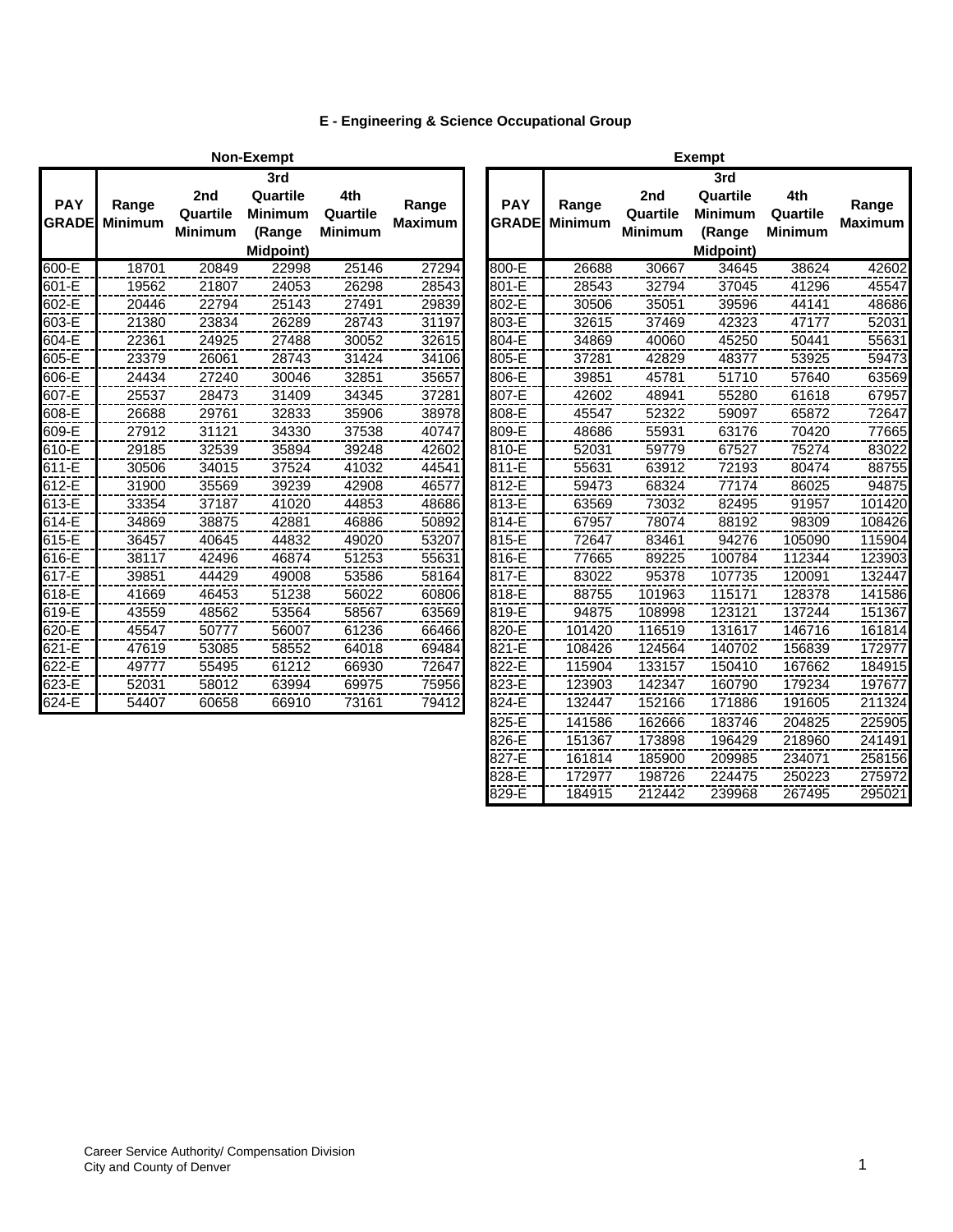|                            |                         |                                   | Non-Exempt                                               |                                   |                         |
|----------------------------|-------------------------|-----------------------------------|----------------------------------------------------------|-----------------------------------|-------------------------|
| <b>PAY</b><br><b>GRADE</b> | Range<br><b>Minimum</b> | 2nd<br>Quartile<br><b>Minimum</b> | 3rd<br>Quartile<br><b>Minimum</b><br>(Range<br>Midpoint) | 4th<br>Quartile<br><b>Minimum</b> | Range<br><b>Maximum</b> |
| 600-G                      | 19671                   | 21941                             | 24210                                                    | 26480                             | 28749                   |
| 601-G                      | 20568                   | 22941                             | 25313                                                    | 27686                             | 30058                   |
| 602-G                      | 21501                   | 23983                             | 26464                                                    | 28946                             | 31427                   |
| 603-G                      | 22483                   | 25077                             | 27670                                                    | 30264                             | 32857                   |
| 604-G                      | 23513                   | 26222                             | 28931                                                    | 31639                             | 34348                   |
| 605-G                      | 24591                   | 27421                             | 30252                                                    | 33082                             | 35912                   |
| 606-G                      | 25719                   | 28676                             | 31634                                                    | 34591                             | 37548                   |
| 607-G                      | 26894                   | 29985                             | 33076                                                    | 36166                             | 39257                   |
| 608-G                      | 28118                   | 31351                             | 34584                                                    | 37817                             | 41050                   |
| 609-G                      | 29391                   | 32773                             | 36154                                                    | 39536                             | 42917                   |
| 610-G                      | 30736                   | 34269                             | 37802                                                    | 41335                             | 44868                   |
| 611-G                      | 32130                   | 35824                             | 39517                                                    | 43211                             | 46904                   |
| 612-G                      | 33597                   | 37457                             | 41318                                                    | 45178                             | 49038                   |
| 613-G                      | 35124                   | 39160                             | 43196                                                    | 47232                             | 51268                   |
| 614-G                      | 36724                   | 40942                             | 45160                                                    | 49377                             | 53595                   |
| 615-G                      | 38396                   | 42805                             | 47214                                                    | 51622                             | 56031                   |
| 616-G                      | 40141                   | 44750                             | 49359                                                    | 53967                             | 58576                   |
| 617-G                      | 41972                   | 46790                             | 51607                                                    | 56425                             | 61242                   |
| 618-G                      | 43887                   | 48923                             | 53959                                                    | 58994                             | 64030                   |
| 619-G                      | 45874                   | 51143                             | 56413                                                    | 61682                             | 66951                   |
| 620-G                      | 47959                   | 53468                             | 58976                                                    | 64485                             | 69993                   |
| 621-G                      | 50140                   | 55900                             | 61661                                                    | 67421                             | 73181                   |
| 622-G                      | 52419                   | 58443                             | 64467                                                    | 70490                             | 76514                   |
| 623-G                      | 54795                   | 61094                             | 67394                                                    | 73693                             | 79992                   |
| 624-G                      | 57291                   | 63878                             | 70465                                                    | 77051                             | 83638                   |

| <b>PAY</b><br><b>GRADE</b> | Range<br><b>Minimum</b> | 2nd<br>Quartile<br><b>Minimum</b> | 3rd<br>Quartile<br><b>Minimum</b><br>(Range<br><b>Midpoint)</b> | 4th<br>Quartile<br><b>Minimum</b> | Range<br><b>Maximum</b> |       | <b>PAY</b><br><b>GRADE</b> | Range<br><b>Minimum</b> | 2nd<br>Quartile<br><b>Minimum</b> | 3rd<br>Quartile<br><b>Minimum</b><br>(Range<br><b>Midpoint)</b> | 4th<br>Quartile<br><b>Minimum</b> | Range<br><b>Maximum</b> |
|----------------------------|-------------------------|-----------------------------------|-----------------------------------------------------------------|-----------------------------------|-------------------------|-------|----------------------------|-------------------------|-----------------------------------|-----------------------------------------------------------------|-----------------------------------|-------------------------|
| 600-G                      | 19671                   | 21941                             | 24210                                                           | 26480                             | 28749                   | 800-G |                            | 28118                   | 32306                             | 36493                                                           | 40681                             | 44868                   |
| 601-G                      | 20568                   | 22941                             | 25313                                                           | 27686                             | 30058                   | 801-G |                            | 30058                   | 34533                             | 39009                                                           | 43484                             | 47959                   |
| 602-G                      | 21501                   | 23983                             | 26464                                                           | 28946                             | 31427                   | 802-G |                            | 32130                   | 36915                             | 41699                                                           | 46484                             | 51268                   |
| 603-G                      | 22483                   | 25077                             | 27670                                                           | 30264                             | 32857                   | 803-G |                            | 34348                   | 39460                             | 44572                                                           | 49683                             | 54795                   |
| 604-G                      | 23513                   | 26222                             | 28931                                                           | 31639                             | 34348                   | 804-G |                            | 36724                   | 42187                             | 47650                                                           | 53113                             | 58576                   |
| 605-G                      | 24591                   | 27421                             | 30252                                                           | 33082                             | 35912                   | 805-G |                            | 39257                   | 45099                             | 50941                                                           | 56782                             | 62624                   |
| 606-G                      | 25719                   | 28676                             | 31634                                                           | 34591                             | 37548                   | 806-G |                            | 41972                   | 48217                             | 54462                                                           | 60706                             | 66951                   |
| 607-G                      | 26894                   | 29985                             | 33076                                                           | 36166                             | 39257                   | 807-G |                            | 44868                   | 51543                             | 58219                                                           | 64894                             | 71569                   |
| 608-G                      | 28118                   | 31351                             | 34584                                                           | 37817                             | 41050                   | 808-G |                            | 47959                   | 55098                             | 62237                                                           | 69375                             | 76514                   |
| 609-G                      | 29391                   | 32773                             | 36154                                                           | 39536                             | 42917                   | 809-G |                            | 51268                   | 58901                             | 66533                                                           | 74166                             | 81798                   |
| 610-G                      | 30736                   | 34269                             | 37802                                                           | 41335                             | 44868                   | 810-G |                            | 54795                   | 62958                             | 71121                                                           | 79283                             | 87446                   |
| 611-G                      | 32130                   | 35824                             | 39517                                                           | 43211                             | 46904                   | 811-G |                            | 58576                   | 67303                             | 76029                                                           | 84756                             | 93482                   |
| 612-G                      | 33597                   | 37457                             | 41318                                                           | 45178                             | 49038                   | 812-G |                            | 62624                   | 71950                             | 81277                                                           | 90603                             | 99929                   |
| 613-G                      | 35124                   | 39160                             | 43196                                                           | 47232                             | 51268                   | 813-G |                            | 66951                   | 76923                             | 86895                                                           | 96866                             | 106838                  |
| 614-G                      | 36724                   | 40942                             | 45160                                                           | 49377                             | 53595                   | 814-G |                            | 71569                   | 82229                             | 92888                                                           | 103548                            | 114207                  |
| 615-G                      | 38396                   | 42805                             | 47214                                                           | 51622                             | 56031                   | 815-G |                            | 76514                   | 87910                             | 99306                                                           | 110701                            | 122097                  |
| 616-G                      | 40141                   | 44750                             | 49359                                                           | 53967                             | 58576                   | 816-G |                            | 81798                   | 93982                             | 106165                                                          | 118349                            | 130532                  |
| 617-G                      | 41972                   | 46790                             | 51607                                                           | 56425                             | 61242                   | 817-G |                            | 87446                   | 100469                            | 113492                                                          | 126515                            | 139538                  |
| 618-G                      | 43887                   | 48923                             | 53959                                                           | 58994                             | 64030                   | 818-G |                            | 93482                   | 107405                            | 121328                                                          | 135250                            | 149173                  |
| 619-G                      | 45874                   | 51143                             | 56413                                                           | 61682                             | 66951                   | 819-G |                            | 99929                   | 114816                            | 129702                                                          | 144589                            | 159475                  |
| 620-G                      | 47959                   | 53468                             | 58976                                                           | 64485                             | 69993                   | 820-G |                            | 106838                  | 122752                            | 138665                                                          | 154579                            | 170492                  |
| 621-G                      | 50140                   | 55900                             | 61661                                                           | 67421                             | 73181                   | 821-G |                            | 114207                  | 131224                            | 148240                                                          | 165257                            | 182273                  |
| 622-G                      | 52419                   | 58443                             | 64467                                                           | 70490                             | 76514                   | 822-G |                            | 122097                  | 140286                            | 158475                                                          | 176664                            | 194853                  |
| 623-G                      | 54795                   | 61094                             | 67394                                                           | 73693                             | 79992                   | 823-G |                            | 130532                  | 149976                            | 169419                                                          | 188863                            | 208306                  |
| $624 - G$                  | 57291                   | 63878                             | 70465                                                           | 77051                             | 83638                   | 824-G |                            | 139538                  | 160324                            | 181110                                                          | 201895                            | 222681                  |
|                            |                         |                                   |                                                                 |                                   |                         | 825-G |                            | 149173                  | 171392                            | 193611                                                          | 215830                            | 238049                  |
|                            |                         |                                   |                                                                 |                                   |                         | 826-G |                            | 159475                  | 183227                            | 206980                                                          | 230732                            | 254484                  |
|                            |                         |                                   |                                                                 |                                   |                         | 827-G |                            | 170492                  | 195881                            | 221269                                                          | 246658                            | 272046                  |
|                            |                         |                                   |                                                                 |                                   |                         | 828-G |                            | 182273                  | 209410                            | 236546                                                          | 263683                            | 290819                  |
|                            |                         |                                   |                                                                 |                                   |                         | 829-G |                            | 194853                  | 223862                            | 252872                                                          | 281881                            | 310890                  |
|                            |                         |                                   |                                                                 |                                   |                         |       |                            |                         |                                   |                                                                 |                                   |                         |

830-G 208306 239315 270325 301334 332343 831-G 222681 255832 288984 322135 355286 832-G 238049 273491 308933 344375 379817 833-G 254484 292371 330258 368145 406032

Exempt

272046 312551 353057

#### **G - Art, Design, Recreation, Media & Entertainment**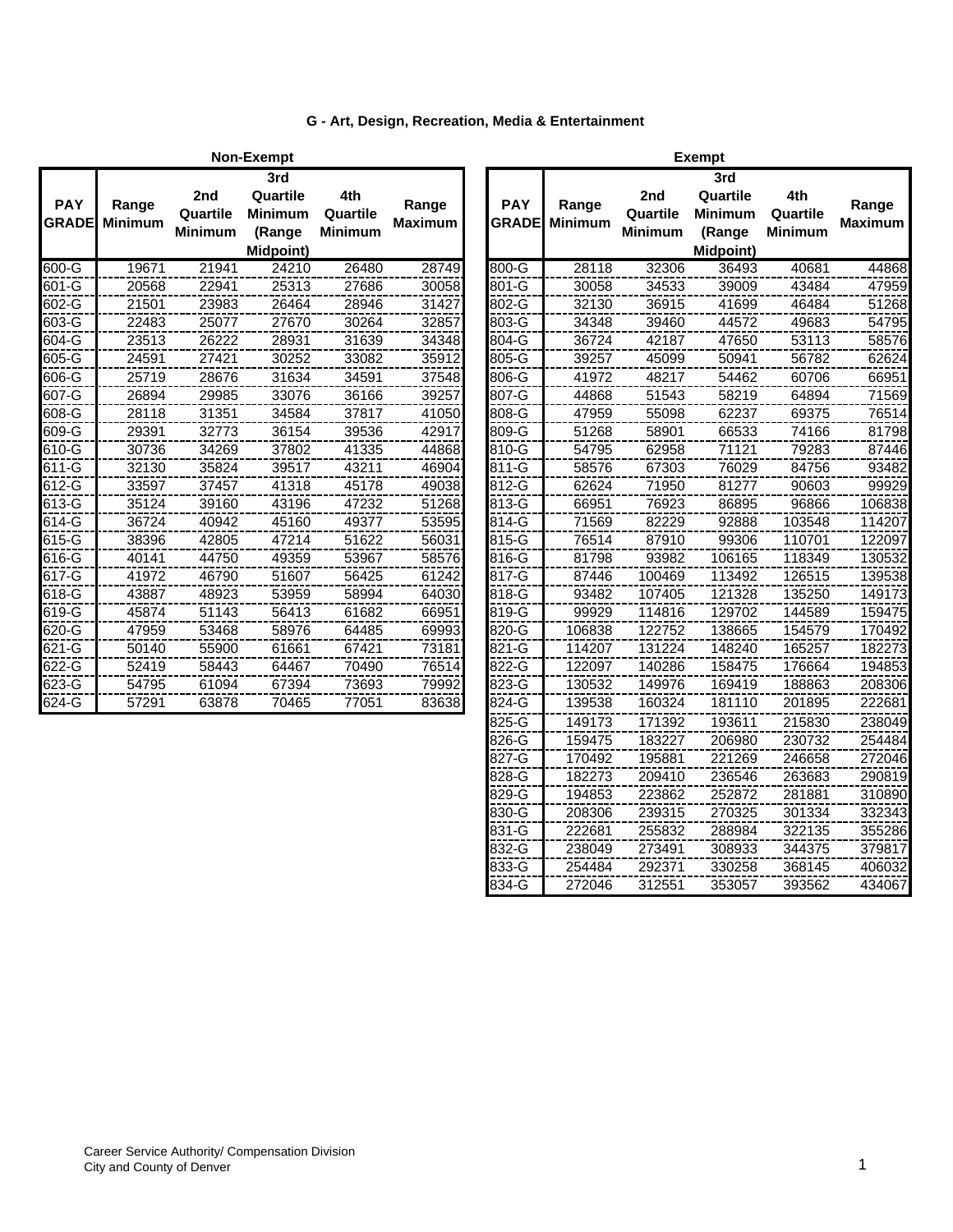|  | <b>H</b> - Health Technical & Related Occupational Group |  |  |  |
|--|----------------------------------------------------------|--|--|--|
|  |                                                          |  |  |  |

|                            |                         |                                   | Non-Exempt                                               |                                   |                         | <b>Exempt</b>              |                         |                                   |                                                                 |                                   |                         |
|----------------------------|-------------------------|-----------------------------------|----------------------------------------------------------|-----------------------------------|-------------------------|----------------------------|-------------------------|-----------------------------------|-----------------------------------------------------------------|-----------------------------------|-------------------------|
| <b>PAY</b><br><b>GRADE</b> | Range<br><b>Minimum</b> | 2nd<br>Quartile<br><b>Minimum</b> | 3rd<br>Quartile<br><b>Minimum</b><br>(Range<br>Midpoint) | 4th<br>Quartile<br><b>Minimum</b> | Range<br><b>Maximum</b> | <b>PAY</b><br><b>GRADE</b> | Range<br><b>Minimum</b> | 2nd<br>Quartile<br><b>Minimum</b> | 3rd<br>Quartile<br><b>Minimum</b><br>(Range<br><b>Midpoint)</b> | 4th<br>Quartile<br><b>Minimum</b> | Range<br><b>Maximum</b> |
| $600-H$                    | 16968                   | 18916                             | 20865                                                    | 22813                             | 24761                   | 800-H                      | 24216                   | 27822                             | 31428                                                           | 35033                             | 38639                   |
| 601-H                      | 17744                   | 19780                             | 21816                                                    | 23852                             | 25888                   | 801-H                      | 25888                   | 29742                             | 33597                                                           | 37451                             | 41305                   |
| 602-H                      | 18556                   | 20683                             | 22810                                                    | 24937                             | 27064                   | 802-H                      | 27670                   | 31791                             | 35912                                                           | 40032                             | 44153                   |
| 603-H                      | 19392                   | 21616                             | 23840                                                    | 26064                             | 28288                   | 803-H                      | 29585                   | 33991                             | 38396                                                           | 42802                             | 47207                   |
| 604-H                      | 20277                   | 22604                             | 24931                                                    | 27258                             | 29585                   | 804-H                      | 31621                   | 36336                             | 41051                                                           | 45765                             | 50480                   |
| 605-H                      | 21198                   | 23631                             | 26064                                                    | 28497                             | 30930                   | 805-H                      | 33803                   | 38845                             | 43887                                                           | 48928                             | 53970                   |
| 606-H                      | 22155                   | 24700                             | 27246                                                    | 29791                             | 32336                   | 806-H                      | 36142                   | 41529                             | 46917                                                           | 52304                             | 57691                   |
| 607-H                      | 23161                   | 25822                             | 28482                                                    | 31143                             | 33803                   | 807-H                      | 38639                   | 44399                             | 50159                                                           | 55919                             | 61679                   |
| 608-H                      | 24216                   | 26998                             | 29779                                                    | 32561                             | 35342                   | 808-H                      | 41305                   | 47465                             | 53625                                                           | 59785                             | 65945                   |
| 609-H                      | 25319                   | 28228                             | 31137                                                    | 34045                             | 36954                   | 809-H                      | 44153                   | 50737                             | 57322                                                           | 63906                             | 70490                   |
| 610-H                      | 26470                   | 29512                             | 32555                                                    | 35597                             | 38639                   | 810-H                      | 47207                   | 54246                             | 61285                                                           | 68323                             | 75362                   |
| 611-H                      | 27670                   | 30852                             | 34033                                                    | 37215                             | 40396                   | 811-H                      | 50480                   | 58001                             | 65521                                                           | 73042                             | 80562                   |
| 612-H                      | 28930                   | 32257                             | 35584                                                    | 38911                             | 42238                   | 812-H                      | 53970                   | 62009                             | 70048                                                           | 78086                             | 86125                   |
| 613-H                      | 30252                   | 33727                             | 37203                                                    | 40678                             | 44153                   | 813-H                      | 57691                   | 66284                             | 74878                                                           | 83471                             | 92064                   |
| $614 - H$                  | 31621                   | 35257                             | 38893                                                    | 42529                             | 46165                   | 814-H                      | 61679                   | 70866                             | 80053                                                           | 89240                             | 98427                   |
| 615-H                      | 33063                   | 36866                             | 40669                                                    | 44471                             | 48274                   | 815-H                      | 65945                   | 75765                             | 85586                                                           | 95406                             | 105226                  |
| $616-H$                    | 34566                   | 38545                             | 42523                                                    | 46502                             | 50480                   | $816-H$                    | 70490                   | 80989                             | 91488                                                           | 101987                            | 112486                  |
| $617 - H$                  | 36142                   | 40302                             | 44463                                                    | 48623                             | 52783                   | 817-H                      | 75362                   | 86585                             | 97809                                                           | 109032                            | 120255                  |
| 618-H                      | 37790                   | 42138                             | 46486                                                    | 50834                             | 55182                   | 818-H                      | 80562                   | 92558                             | 104554                                                          | 116549                            | 128545                  |
| 619-H                      | 39511                   | 44056                             | 48601                                                    | 53146                             | 57691                   | 819-H                      | 86125                   | 98951                             | 111777                                                          | 124603                            | 137429                  |
| 620-H                      | 41305                   | 46059                             | 50813                                                    | 55567                             | 60321                   | 820-H                      | 92064                   | 105778                            | 119492                                                          | 133205                            | 146919                  |
| $621 - H$                  | 43184                   | 48156                             | 53128                                                    | 58100                             | 63072                   | 821-H                      | 98427                   | 113086                            | 127745                                                          | 142404                            | 157063                  |
| $622-H$                    | 45147                   | 50347                             | 55546                                                    | 60746                             | 65945                   | 822-H                      | 105226                  | 120897                            | 136568                                                          | 152239                            | 167910                  |
| $623-H$                    | 47207                   | 52640                             | 58073                                                    | 63506                             | 68939                   | 823-H                      | 112486                  | 129242                            | 145998                                                          | 162753                            | 179509                  |
| $624-H$                    | 49365                   | 55043                             | 60722                                                    | 66400                             | 72078                   | $824-H$                    | 120255                  | 138165                            | 156076                                                          | 173986                            | 191896                  |
| $625 - H$                  | 51619                   | 57555                             | 63491                                                    | 69426                             | 75362                   | $825 - H$                  | 128545                  | 147692                            | 166838                                                          | 185985                            | 205131                  |
| 626-H                      | 53970                   | 60176                             | 66381                                                    | 72587                             | 78792                   | 826-H                      | 137429                  | 157894                            | 178358                                                          | 198823                            | 219287                  |
| 627-H                      | 56419                   | 62909                             | 69400                                                    | 75890                             | 82380                   | 827-H                      | 146919                  | 168796                            | 190672                                                          | 212549                            | 234425                  |
| 628-H                      | 58988                   | 65772                             | 72557                                                    | 79341                             | 86125                   | 828-H                      | 157063                  | 180449                            | 203834                                                          | 227220                            | 250605                  |
| 629-H                      | 61679                   | 68769                             | 75859                                                    | 82949                             | 90039                   | 829-H                      | 167910                  | 192908                            | 217905                                                          | 242903                            | 267900                  |

|              |                |          | <b>Exempt</b>  |                |                |
|--------------|----------------|----------|----------------|----------------|----------------|
|              |                |          | 3rd            |                |                |
| <b>PAY</b>   | Range          | 2nd      | Quartile       | 4th            | Range          |
| <b>GRADE</b> | <b>Minimum</b> | Quartile | <b>Minimum</b> | Quartile       | <b>Maximum</b> |
|              |                | Minimum  | (Range         | <b>Minimum</b> |                |
|              |                |          | Midpoint)      |                |                |
| 800-H        | 24216          | 27822    | 31428          | 35033          | 38639          |
| 801-H        | 25888          | 29742    | 33597          | 37451          | 41305          |
| 802-H        | 27670          | 31791    | 35912          | 40032          | 44153          |
| 803-H        | 29585          | 33991    | 38396          | 42802          | 47207          |
| 804-H        | 31621          | 36336    | 41051          | 45765          | 50480          |
| 805-H        | 33803          | 38845    | 43887          | 48928          | 53970          |
| 806-H        | 36142          | 41529    | 46917          | 52304          | 57691          |
| 807-H        | 38639          | 44399    | 50159          | 55919          | 61679          |
| 808-H        | 41305          | 47465    | 53625          | 59785          | 65945          |
| 809-H        | 44153          | 50737    | 57322          | 63906          | 70490          |
| 810-H        | 47207          | 54246    | 61285          | 68323          | 75362          |
| 811-H        | 50480          | 58001    | 65521          | 73042          | 80562          |
| 812-H        | 53970          | 62009    | 70048          | 78086          | 86125          |
| 813-H        | 57691          | 66284    | 74878          | 83471          | 92064          |
| 814-H        | 61679          | 70866    | 80053          | 89240          | 98427          |
| 815-H        | 65945          | 75765    | 85586          | 95406          | 105226         |
| 816-H        | 70490          | 80989    | 91488          | 101987         | 112486         |
| 817-H        | 75362          | 86585    | 97809          | 109032         | 120255         |
| 818-H        | 80562          | 92558    | 104554         | 116549         | 128545         |
| 819-H        | 86125          | 98951    | 111777         | 124603         | 137429         |
| 820-H        | 92064          | 105778   | 119492         | 133205         | 146919         |
| 821-H        | 98427          | 113086   | 127745         | 142404         | 157063         |
| 822-H        | 105226         | 120897   | 136568         | 152239         | 167910         |
| 823-H        | 112486         | 129242   | 145998         | 162753         | 179509         |
| 824-H        | 120255         | 138165   | 156076         | 173986         | 191896         |
| 825-H        | 128545         | 147692   | 166838         | 185985         | 205131         |
| 826-H        | 137429         | 157894   | 178358         | 198823         | 219287         |
| 827-H        | 146919         | 168796   | 190672         | 212549         | 234425         |
| 828-H        | 157063         | 180449   | 203834         | 227220         | 250605         |
| 829-H        | 167910         | 192908   | 217905         | 242903         | 267900         |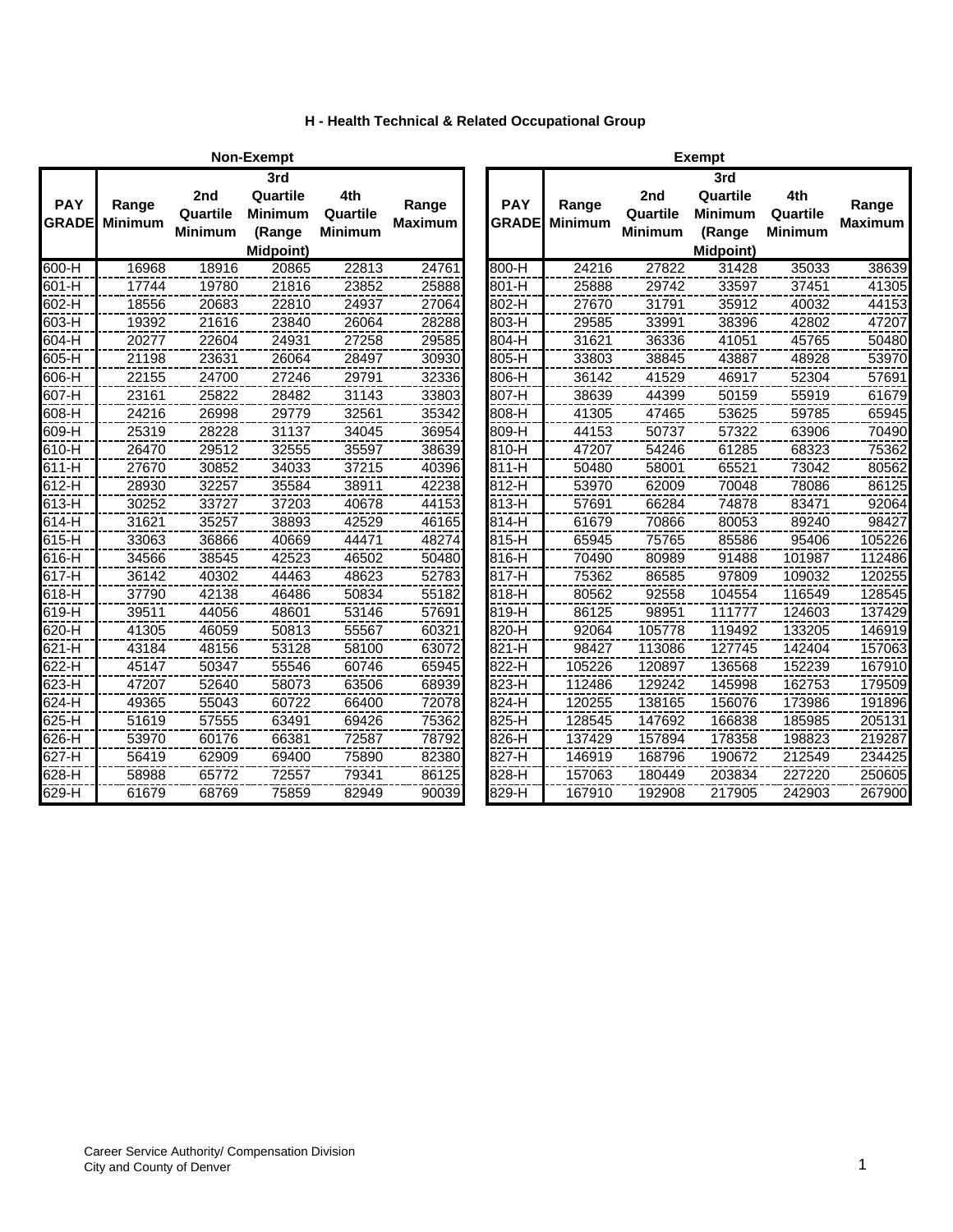# **I - Information Technology Occupational Group**

|                            |                         |                                   | Non-Exempt                                               |                                   |                         | <b>Exempt</b>              |                         |                                               |                                                                 |                                   |                         |  |
|----------------------------|-------------------------|-----------------------------------|----------------------------------------------------------|-----------------------------------|-------------------------|----------------------------|-------------------------|-----------------------------------------------|-----------------------------------------------------------------|-----------------------------------|-------------------------|--|
| <b>PAY</b><br><b>GRADE</b> | Range<br><b>Minimum</b> | 2nd<br>Quartile<br><b>Minimum</b> | 3rd<br>Quartile<br><b>Minimum</b><br>(Range<br>Midpoint) | 4th<br>Quartile<br><b>Minimum</b> | Range<br><b>Maximum</b> | <b>PAY</b><br><b>GRADE</b> | Range<br><b>Minimum</b> | 2 <sub>nd</sub><br>Quartile<br><b>Minimum</b> | 3rd<br>Quartile<br><b>Minimum</b><br>(Range<br><b>Midpoint)</b> | 4th<br>Quartile<br><b>Minimum</b> | Range<br><b>Maximum</b> |  |
| $600 - 1$                  | 20034                   | 22337                             | 24640                                                    | 26943                             | 29246                   | $800 - 1$                  | 28603                   | 32857                                         | 37112                                                           | 41366                             | 45620                   |  |
| 601-l                      | 20943                   | 23352                             | 25761                                                    | 28170                             | 30579                   | $801 - 1$                  | 30579                   | 35130                                         | 39681                                                           | 44232                             | 48783                   |  |
| $602 -$                    | 21901                   | 24419                             | 26937                                                    | 29455                             | 31973                   | 802-l                      | 32688                   | 37557                                         | 42426                                                           | 47295                             | 52164                   |  |
| 603-l                      | 22907                   | 25537                             | 28167                                                    | 30797                             | 33427                   | 803-l                      | 34942                   | 40148                                         | 45353                                                           | 50559                             | 55764                   |  |
| 604-l                      | 23949                   | 26697                             | 29446                                                    | 32194                             | 34942                   | $804 - 1$                  | 37354                   | 42920                                         | 48486                                                           | 54052                             | 59618                   |  |
| $605 -$                    | 25028                   | 27904                             | 30779                                                    | 33655                             | 36530                   | 805-l                      | 39923                   | 45877                                         | 51831                                                           | 57785                             | 63739                   |  |
| 606-l                      | 26155                   | 29164                             | 32173                                                    | 35181                             | 38190                   | 806-l                      | 42675                   | 49041                                         | 55407                                                           | 61773                             | 68139                   |  |
| 607-l                      | 27355                   | 30497                             | 33639                                                    | 36781                             | 39923                   | 807-l                      | 45620                   | 52422                                         | 59225                                                           | 66027                             | 72829                   |  |
| 608-l                      | 28603                   | 31888                             | 35172                                                    | 38457                             | 41741                   | 808-l                      | 48783                   | 56049                                         | 63315                                                           | 70581                             | 77847                   |  |
| 609-l                      | 29900                   | 33333                             | 36766                                                    | 40199                             | 43632                   | 809-l                      | 52164                   | 59930                                         | 67696                                                           | 75462                             | 83228                   |  |
| 610-l                      | 31270                   | 34858                             | 38445                                                    | 42033                             | 45620                   | 810-l                      | 55764                   | 64069                                         | 72375                                                           | 80680                             | 88985                   |  |
| 611-l                      | 32688                   | 36442                             | 40196                                                    | 43950                             | 47704                   | $811 -$                    | 59618                   | 68496                                         | 77374                                                           | 86252                             | 95130                   |  |
| 612-l                      | 34178                   | 38105                             | 42032                                                    | 45959                             | 49886                   | $812 - 1$                  | 63739                   | 73232                                         | 82725                                                           | 92218                             | 101711                  |  |
| $\frac{1}{613}$            | 35730                   | 39839                             | 43947                                                    | 48056                             | 52164                   | 813-l                      | 68139                   | 78287                                         | 88434                                                           | 98582                             | 108729                  |  |
| $614 -$                    | 37354                   | 41651                             | 45947                                                    | 50244                             | 54540                   | $814 -$                    | 72829                   | 83680                                         | 94530                                                           | 105381                            | 116231                  |  |
| $615 -$                    | 39051                   | 43545                             | 48038                                                    | 52532                             | 57025                   | $815-I$                    | 77847                   | 89452                                         | 101057                                                          | 112661                            | 124266                  |  |
| 616-l                      | 40820                   | 45520                             | 50219                                                    | 54919                             | 59618                   | 816-l                      | 83228                   | 95633                                         | 108038                                                          | 120442                            | 132847                  |  |
| 617-l                      | 42675                   | 47590                             | 52504                                                    | 57419                             | 62333                   | $817 - 1$                  | 88985                   | 102244                                        | 115504                                                          | 128763                            | 142022                  |  |
| $618 -$                    | 44614                   | 49753                             | 54892                                                    | 60030                             | 65169                   | 818-l                      | 95130                   | 109307                                        | 123485                                                          | 137662                            | 151839                  |  |
| $619 -$                    | 46650                   | 52022                             | 57395                                                    | 62767                             | 68139                   | 819-l                      | 101711                  | 116864                                        | 132017                                                          | 147170                            | 162323                  |  |
| 620-l                      | 48783                   | 54395                             | 60006                                                    | 65618                             | 71229                   | 820-l                      | 108729                  | 124927                                        | 141126                                                          | 157324                            | 173522                  |  |
| $621 -$                    | 51013                   | 56876                             | 62739                                                    | 68602                             | 74465                   | $821 - 1$                  | 116231                  | 133548                                        | 150864                                                          | 168181                            | 185497                  |  |
| $622 - 1$                  | 53340                   | 59467                             | 65594                                                    | 71720                             | 77847                   | 822-l                      | 124266                  | 142773                                        | 161281                                                          | 179788                            | 198295                  |  |
| 623-l                      | 55764                   | 62173                             | 68581                                                    | 74990                             | 81398                   | 823-l                      | 132847                  | 152630                                        | 172413                                                          | 192196                            | 211979                  |  |
| $624 -$                    | 58309                   | 65007                             | 71705                                                    | 78403                             | 85101                   | $824 - 1$                  | 142022                  | 163169                                        | 184315                                                          | 205462                            | 226608                  |  |
|                            |                         |                                   |                                                          |                                   |                         |                            |                         |                                               |                                                                 |                                   |                         |  |

|              |                         |                | <b>Exempt</b>  |                |                         |
|--------------|-------------------------|----------------|----------------|----------------|-------------------------|
|              |                         |                | 3rd            |                |                         |
| <b>PAY</b>   |                         | 2nd            | Quartile       | 4th            |                         |
| <b>GRADE</b> | Range<br><b>Minimum</b> | Quartile       | <b>Minimum</b> | Quartile       | Range<br><b>Maximum</b> |
|              |                         | <b>Minimum</b> | (Range         | <b>Minimum</b> |                         |
|              |                         |                | Midpoint)      |                |                         |
| $800 - 1$    | 28603                   | 32857          | 37112          | 41366          | 45620                   |
| 801-l        | 30579                   | 35130          | 39681          | 44232          | 48783                   |
| 802-l        | 32688                   | 37557          | 42426          | 47295          | 52164                   |
| $803-1$      | 34942                   | 40148          | 45353          | 50559          | 55764                   |
| $804 - 1$    | 37354                   | 42920          | 48486          | 54052          | 59618                   |
| $805 -$      | 39923                   | 45877          | 51831          | 57785          | 63739                   |
| $806 - 1$    | 42675                   | 49041          | 55407          | 61773          | 68139                   |
| 807-l        | 45620                   | 52422          | 59225          | 66027          | 72829                   |
| 808-l        | 48783                   | 56049          | 63315          | 70581          | 77847                   |
| 809-l        | 52164                   | 59930          | 67696          | 75462          | 83228                   |
| 810-l        | 55764                   | 64069          | 72375          | 80680          | 88985                   |
| $811 -$      | 59618                   | 68496          | 77374          | 86252          | 95130                   |
| $812 -$      | 63739                   | 73232          | 82725          | 92218          | 101711                  |
| $813 -$      | 68139                   | 78287          | 88434          | 98582          | 108729                  |
| $814 -$      | 72829                   | 83680          | 94530          | 105381         | 116231                  |
| $815 -$      | 77847                   | 89452          | 101057         | 112661         | 124266                  |
| $816 -$      | 83228                   | 95633          | 108038         | 120442         | 132847                  |
| $817 -$      | 88985                   | 102244         | 115504         | 128763         | 142022                  |
| 818-l        | 95130                   | 109307         | 123485         | 137662         | 151839                  |
| 819-l        | 101711                  | 116864         | 132017         | 147170         | 162323                  |
| 820-l        | 108729                  | 124927         | 141126         | 157324         | 173522                  |
| $821 -$      | 116231                  | 133548         | 150864         | 168181         | 185497                  |
| 822-l        | 124266                  | 142773         | 161281         | 179788         | 198295                  |
| $823 -$      | 132847                  | 152630         | 172413         | 192196         | 211979                  |
| 824-l        | 142022                  | 163169         | 184315         | 205462         | 226608                  |
| 825-l        | 151839                  | 174443         | 197047         | 219651         | 242255                  |
| $826 -$      | 162323                  | 186487         | 210652         | 234816         | 258980                  |
| 827-l        | 173522                  | 199359         | 225196         | 251032         | 276869                  |
| 828-l        | 185497                  | 213119         | 240740         | 268362         | 295983                  |
| 829-l        | 198295                  | 227824         | 257353         | 286882         | 316411                  |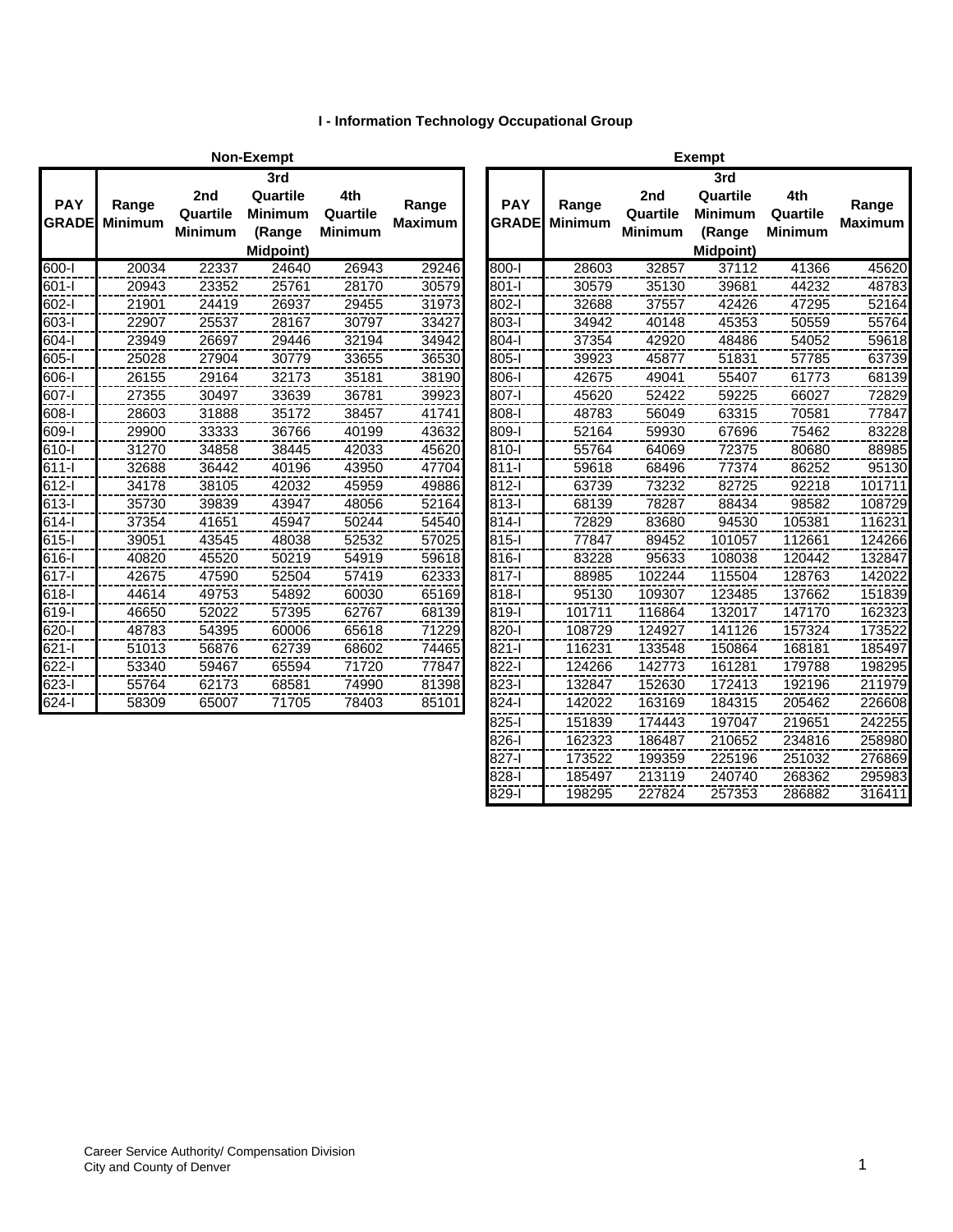### **J - Labor Occupational Group**

|                            |                         |                                   | <b>Non-Exempt</b>                                        |                                   |                         | <b>Exempt</b>              |                         |                                   |                                                                 |                                   |                         |
|----------------------------|-------------------------|-----------------------------------|----------------------------------------------------------|-----------------------------------|-------------------------|----------------------------|-------------------------|-----------------------------------|-----------------------------------------------------------------|-----------------------------------|-------------------------|
| <b>PAY</b><br><b>GRADE</b> | Range<br><b>Minimum</b> | 2nd<br>Quartile<br><b>Minimum</b> | 3rd<br>Quartile<br><b>Minimum</b><br>(Range<br>Midpoint) | 4th<br>Quartile<br><b>Minimum</b> | Range<br><b>Maximum</b> | <b>PAY</b><br><b>GRADE</b> | Range<br><b>Minimum</b> | 2nd<br>Quartile<br><b>Minimum</b> | 3rd<br>Quartile<br><b>Minimum</b><br>(Range<br><b>Midpoint)</b> | 4th<br>Quartile<br><b>Minimum</b> | Range<br><b>Maximum</b> |
| 600-J                      | 18471                   | 20595                             | 22719                                                    | 24843                             | 26967                   | $800 - J$                  | 26373                   | 30300                             | 34227                                                           | 38154                             | 42081                   |
| 601-J                      | 19307                   | 21528                             | 23749                                                    | 25970                             | 28191                   | $801 - J$                  | 28191                   | 32391                             | 36590                                                           | 40790                             | 44989                   |
| 602-J                      | 20192                   | 22513                             | 24834                                                    | 27155                             | 29476                   | $802 - J$                  | 30142                   | 34630                             | 39117                                                           | 43605                             | 48092                   |
| 603-J                      | 21101                   | 23531                             | 25961                                                    | 28391                             | 30821                   | 803-J                      | 32227                   | 37021                             | 41814                                                           | 46608                             | 51401                   |
| 604-J                      | 22058                   | 24600                             | 27143                                                    | 29685                             | 32227                   | $804 - J$                  | 34457                   | 39581                             | 44705                                                           | 49828                             | 54952                   |
| 605-J                      | 23064                   | 25722                             | 28379                                                    | 31037                             | 33694                   | $805 - J$                  | 36833                   | 42311                             | 47790                                                           | 53268                             | 58746                   |
| 606-J                      | 24119                   | 26898                             | 29676                                                    | 32455                             | 35233                   | $806 - J$                  | 39366                   | 45226                             | 51086                                                           | 56946                             | 62806                   |
| 607-J                      | 25222                   | 28125                             | 31028                                                    | 33930                             | 36833                   | 807-J                      | 42081                   | 48347                             | 54613                                                           | 60879                             | 67145                   |
| 608-J                      | 26373                   | 29406                             | 32439                                                    | 35472                             | 38505                   | $808 - J$                  | 44989                   | 51686                             | 58382                                                           | 65079                             | 71775                   |
| 609-J                      | 27573                   | 30743                             | 33912                                                    | 37082                             | 40251                   | 809-J                      | 48092                   | 55249                             | 62406                                                           | 69563                             | 76720                   |
| 610-J                      | 28821                   | 32136                             | 35451                                                    | 38766                             | 42081                   | $810 - J$                  | 51401                   | 59055                             | 66709                                                           | 74362                             | 82016                   |
| $611 - J$                  | 30142                   | 33606                             | 37069                                                    | 40533                             | 43996                   | $811 - J$                  | 54952                   | 63133                             | 71314                                                           | 79495                             | 87676                   |
| 612-J                      | 31512                   | 35136                             | 38760                                                    | 42384                             | 46008                   | $812-J$                    | 58746                   | 67491                             | 76235                                                           | 84980                             | 93724                   |
| 613-J                      | 32954                   | 36739                             | 40523                                                    | 44308                             | 48092                   | $813-J$                    | 62806                   | 72154                             | 81501                                                           | 90849                             | 100196                  |
| 614-J                      | 34457                   | 38411                             | 42366                                                    | 46320                             | 50274                   | $814 - J$                  | 67145                   | 77135                             | 87125                                                           | 97114                             | 107104                  |
| 615-J                      | 36021                   | 40154                             | 44287                                                    | 48419                             | 52552                   | $815 - J$                  | 71775                   | 82456                             | 93137                                                           | 103817                            | 114498                  |
| 616-J                      | 37657                   | 41981                             | 46305                                                    | 50628                             | 54952                   | $816 - J$                  | 76720                   | 88140                             | 99560                                                           | 110980                            | 122400                  |
| $617 - J$                  | 39366                   | 43887                             | 48408                                                    | 52928                             | 57449                   | 817-J                      | 82016                   | 94224                             | 106432                                                          | 118640                            | 130848                  |
| 618-J                      | 41160                   | 45887                             | 50614                                                    | 55340                             | 60067                   | $818 - J$                  | 87676                   | 100726                            | 113777                                                          | 126827                            | 139877                  |
| 619-J                      | 43026                   | 47971                             | 52916                                                    | 57861                             | 62806                   | 819-J                      | 93724                   | 107680                            | 121637                                                          | 135593                            | 149549                  |
| 620-J                      | 44989                   | 50158                             | 55328                                                    | 60497                             | 65666                   | $820 - J$                  | 100196                  | 115116                            | 130036                                                          | 144955                            | 159875                  |
| 621-J                      | 47038                   | 52444                             | 57849                                                    | 63255                             | 68660                   | $821 - J$                  | 107104                  | 123054                            | 139004                                                          | 154954                            | 170904                  |
| 622-J                      | 49171                   | 54822                             | 60473                                                    | 66124                             | 71775                   | 822-J                      | 114498                  | 131548                            | 148598                                                          | 165647                            | 182697                  |
| 623-J                      | 51401                   | 57310                             | 63218                                                    | 69127                             | 75035                   | 823-J                      | 122400                  | 140629                            | 158857                                                          | 177086                            | 195314                  |
| $624 - J$                  | 53740                   | 59917                             | 66093                                                    | 72270                             | 78446                   | $824 - J$                  | 130848                  | 150337                            | 169826                                                          | 189314                            | 208803                  |
|                            |                         |                                   |                                                          |                                   |                         |                            |                         |                                   |                                                                 |                                   |                         |

|              |                         |                | <b>Exempt</b>    |                |                         |
|--------------|-------------------------|----------------|------------------|----------------|-------------------------|
|              |                         |                | 3rd              |                |                         |
| <b>PAY</b>   |                         | 2nd            | Quartile         | 4th            |                         |
| <b>GRADE</b> | Range<br><b>Minimum</b> | Quartile       | <b>Minimum</b>   | Quartile       | Range<br><b>Maximum</b> |
|              |                         | <b>Minimum</b> | (Range           | <b>Minimum</b> |                         |
|              |                         |                | <b>Midpoint)</b> |                |                         |
| $800 - J$    | 26373                   | 30300          | 34227            | 38154          | 42081                   |
| $801 - J$    | 28191                   | 32391          | 36590            | 40790          | 44989                   |
| 802-J        | 30142                   | 34630          | 39117            | 43605          | 48092                   |
| 803-J        | 32227                   | 37021          | 41814            | 46608          | 51401                   |
| $804-J$      | 34457                   | 39581          | 44705            | 49828          | 54952                   |
| $805 - J$    | 36833                   | 42311          | 47790            | 53268          | 58746                   |
| $806 - J$    | 39366                   | 45226          | 51086            | 56946          | 62806                   |
| 807-J        | 42081                   | 48347          | 54613            | 60879          | 67145                   |
| 808-J        | 44989                   | 51686          | 58382            | 65079          | 71775                   |
| 809-J        | 48092                   | 55249          | 62406            | 69563          | 76720                   |
| 810-J        | 51401                   | 59055          | 66709            | 74362          | 82016                   |
| $811 - J$    | 54952                   | 63133          | 71314            | 79495          | 87676                   |
| $812-J$      | 58746                   | 67491          | 76235            | 84980          | 93724                   |
| 813-J        | 62806                   | 72154          | 81501            | 90849          | 100196                  |
| 814-J        | 67145                   | 77135          | 87125            | 97114          | 107104                  |
| $815 - J$    | 71775                   | 82456          | 93137            | 103817         | 114498                  |
| $816 - J$    | 76720                   | 88140          | 99560            | 110980         | 122400                  |
| 817-J        | 82016                   | 94224          | 106432           | 118640         | 130848                  |
| 818-J        | 87676                   | 100726         | 113777           | 126827         | 139877                  |
| 819-J        | 93724                   | 107680         | 121637           | 135593         | 149549                  |
| 820-J        | 100196                  | 115116         | 130036           | 144955         | 159875                  |
| 821-J        | 107104                  | 123054         | 139004           | 154954         | 170904                  |
| 822-J        | 114498                  | 131548         | 148598           | 165647         | 182697                  |
| 823-J        | 122400                  | 140629         | 158857           | 177086         | 195314                  |
| $824 - J$    | 130848                  | 150337         | 169826           | 189314         | 208803                  |
| $825 - J$    | 139877                  | 160711         | 181546           | 202380         | 223214                  |
| $826 - J$    | 149549                  | 171817         | 194084           | 216352         | 238619                  |
| $827 - J$    | 159875                  | 183679         | 207483           | 231286         | 255090                  |
| 828-J        | 170904                  | 196353         | 221802           | 247251         | 272700                  |
| 829-J        | 182697                  | 209904         | 237112           | 264319         | 291526                  |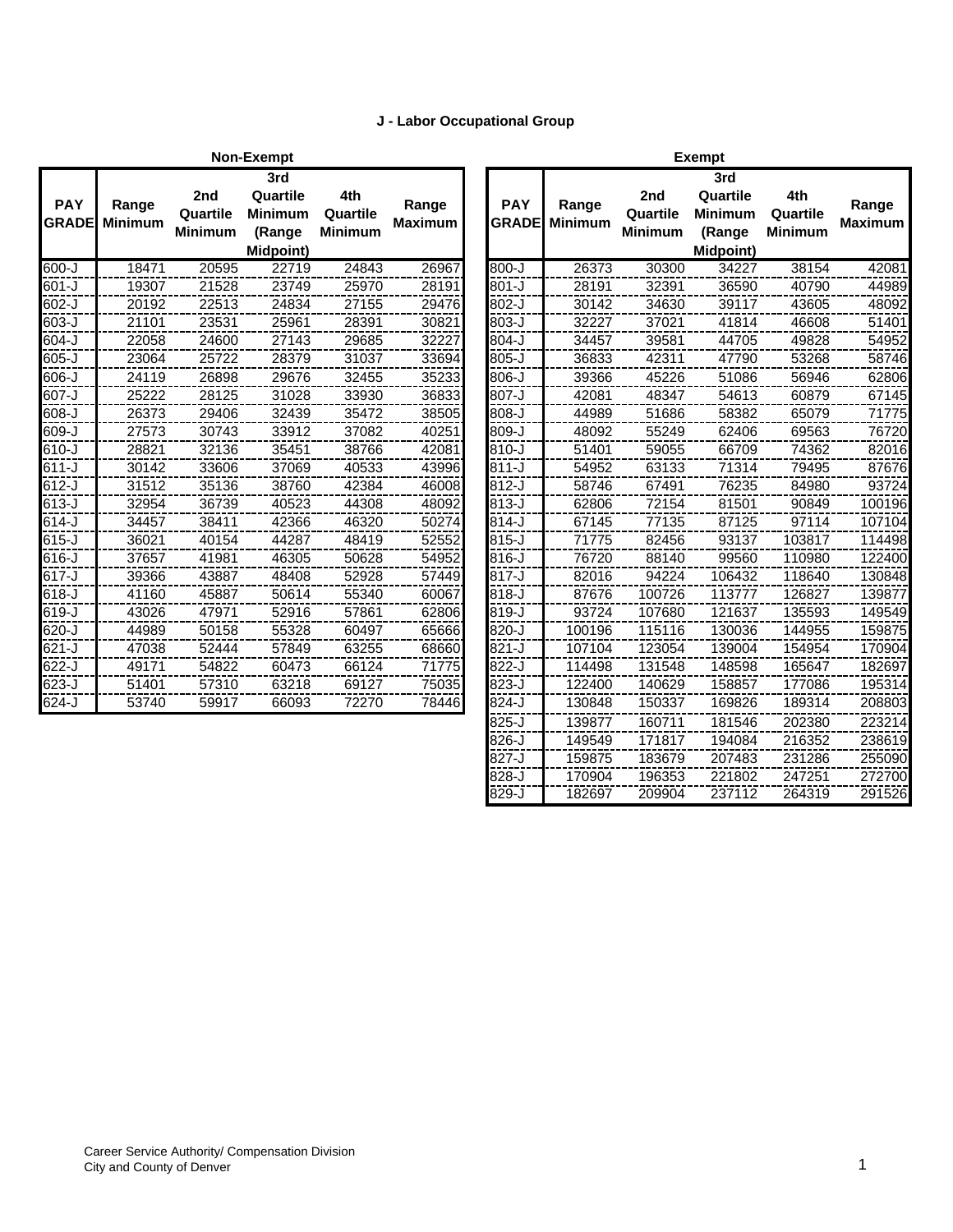## **L - Legal Occupational Group**

|                            |                         |                                   | <b>Non-Exempt</b>                                        |                                   |                         |                            |                         |                                   | <b>Exempt</b>                                       |
|----------------------------|-------------------------|-----------------------------------|----------------------------------------------------------|-----------------------------------|-------------------------|----------------------------|-------------------------|-----------------------------------|-----------------------------------------------------|
| <b>PAY</b><br><b>GRADE</b> | Range<br><b>Minimum</b> | 2nd<br>Quartile<br><b>Minimum</b> | 3rd<br>Quartile<br><b>Minimum</b><br>(Range<br>Midpoint) | 4th<br>Quartile<br><b>Minimum</b> | Range<br><b>Maximum</b> | <b>PAY</b><br><b>GRADE</b> | Range<br><b>Minimum</b> | 2nd<br>Quartile<br><b>Minimum</b> | 3 <sub>l</sub><br>Qua<br>Mini<br>(Ra<br><b>Midp</b> |
| $\overline{600}$ -L        | 18798                   | 20968                             | 23137                                                    | 25307                             | 27476                   | 800-L                      | 26870                   | 30873                             |                                                     |
| 601-L                      | 19659                   | 21925                             | 24192                                                    | 26458                             | 28724                   | 801-L                      | 28724                   | 33003                             |                                                     |
| 602-L                      | 20543                   | 22916                             | 25288                                                    | 27661                             | 30033                   | 802-L                      | 30712                   | 35284                             | 3                                                   |
| 603-L                      | 21477                   | 23959                             | 26440                                                    | 28922                             | 31403                   | 803-L                      | 32833                   | 37721                             | 4                                                   |
| 604-L                      | 22458                   | 25052                             | 27646                                                    | 30239                             | 32833                   | 804-L                      | 35100                   | 40324                             | 4                                                   |
| 605-L                      | 23489                   | 26198                             | 28907                                                    | 31615                             | 34324                   | 805-L                      | 37524                   | 43108                             | 4                                                   |
| 606-L                      | 24567                   | 27397                             | 30227                                                    | 33057                             | 35887                   | 806-L                      | 40117                   | 46086                             | 5                                                   |
| 607-L                      | 25694                   | 28652                             | 31609                                                    | 34567                             | 37524                   | 807-L                      | 42881                   | 49262                             | 5                                                   |
| 608-L                      | 26870                   | 29961                             | 33051                                                    | 36142                             | 39232                   | 808-L                      | 45838                   | 52662                             | 5                                                   |
| 609-L                      | 28094                   | 31324                             | 34554                                                    | 37784                             | 41014                   | 809-L                      | 49001                   | 56297                             | 6                                                   |
| 610-L                      | 29367                   | 32746                             | 36124                                                    | 39503                             | 42881                   | 810-L                      | 52383                   | 60182                             | 6                                                   |
| 611-L                      | 30712                   | 34242                             | 37772                                                    | 41302                             | 44832                   | 811-L                      | 55994                   | 64333                             |                                                     |
| 612-L                      | 32106                   | 35797                             | 39487                                                    | 43178                             | 46868                   | 812-L                      | 59861                   | 68775                             |                                                     |
| 613-L                      | 33572                   | 37429                             | 41287                                                    | 45144                             | 49001                   | 813-L                      | 63994                   | 73520                             | 8                                                   |
| $614-L$                    | 35100                   | 39133                             | 43166                                                    | 47198                             | 51231                   | 814-L                      | 68405                   | 78592                             | 8                                                   |
| 615-L                      | 36699                   | 40914                             | 45129                                                    | 49343                             | 53558                   | 815-L                      | 73132                   | 84022                             | g                                                   |
| 616-L                      | 38372                   | 42778                             | 47183                                                    | 51589                             | 55994                   | 816-L                      | 78186                   | 89830                             | 10                                                  |
| 617-L                      | 40117                   | 44723                             | 49329                                                    | 53934                             | 58540                   | 817-L                      | 83580                   | 96030                             | 10                                                  |
| 618-L                      | 41935                   | 46753                             | 51571                                                    | 56388                             | 61206                   | 818-L                      | 89349                   | 102660                            | 11                                                  |
| 619-L                      | 43850                   | 48886                             | 53922                                                    | 58958                             | 63994                   | 819-L                      | 95518                   | 109750                            | 12                                                  |
| 620-L                      | 45838                   | 51104                             | 56370                                                    | 61636                             | 66902                   | 820-L                      | 102099                  | 117316                            | 13                                                  |
| 621-L                      | 47922                   | 53428                             | 58934                                                    | 64439                             | 69945                   | 821-L                      | 109153                  | 125418                            | 14                                                  |
| 622-L                      | 50104                   | 55861                             | 61618                                                    | 67375                             | 73132                   | 822-L                      | 116691                  | 134077                            | 15                                                  |
| 623-L                      | 52383                   | 58403                             | 64423                                                    | 70442                             | 76462                   | 823-L                      | 124763                  | 143346                            | 16                                                  |
| 624-L                      | 54758                   | 61054                             | 67350                                                    | 73646                             | 79941                   | 824-L                      | 133381                  | 153246                            | 17                                                  |
| $625 - L$                  | 57255                   | 63836                             | 70417                                                    | 76998                             | 83579                   | 825-L                      | 142592                  | 163826                            | $\overline{18}$                                     |
| 626-L                      | 59861                   | 66741                             | 73622                                                    | 80502                             | 87383                   | 826-L                      | 152445                  | 175143                            | 19                                                  |
| 627-L                      | 62588                   | 69781                             | 76974                                                    | 84166                             | 91359                   | 827-L                      | 162966                  | 187233                            | 21                                                  |
|                            |                         |                                   |                                                          |                                   |                         |                            |                         |                                   |                                                     |

|                            |                         |                                   | Non-Exempt                                                      |                                   |                         |                            |                         |                                   | <b>Exempt</b>                                            |                                   |                         |
|----------------------------|-------------------------|-----------------------------------|-----------------------------------------------------------------|-----------------------------------|-------------------------|----------------------------|-------------------------|-----------------------------------|----------------------------------------------------------|-----------------------------------|-------------------------|
| <b>PAY</b><br><b>GRADE</b> | Range<br><b>Minimum</b> | 2nd<br>Quartile<br><b>Minimum</b> | 3rd<br>Quartile<br><b>Minimum</b><br>(Range<br><b>Midpoint)</b> | 4th<br>Quartile<br><b>Minimum</b> | Range<br><b>Maximum</b> | <b>PAY</b><br><b>GRADE</b> | Range<br><b>Minimum</b> | 2nd<br>Quartile<br><b>Minimum</b> | 3rd<br>Quartile<br><b>Minimum</b><br>(Range<br>Midpoint) | 4th<br>Quartile<br><b>Minimum</b> | Range<br><b>Maximum</b> |
| 600-L                      | 18798                   | 20968                             | 23137                                                           | 25307                             | 27476                   | 800-L                      | 26870                   | 30873                             | 34876                                                    | 38878                             | 42881                   |
| 601-L                      | 19659                   | 21925                             | 24192                                                           | 26458                             | 28724                   | 801-L                      | 28724                   | 33003                             | 37281                                                    | 41560                             | 45838                   |
| 602-L                      | 20543                   | 22916                             | 25288                                                           | 27661                             | 30033                   | 802-L                      | 30712                   | 35284                             | 39857                                                    | 44429                             | 49001                   |
| 603-L                      | 21477                   | 23959                             | 26440                                                           | 28922                             | 31403                   | 803-L                      | 32833                   | 37721                             | 42608                                                    | 47496                             | 52383                   |
| 604-L                      | 22458                   | 25052                             | 27646                                                           | 30239                             | 32833                   | 804-L                      | 35100                   | 40324                             | 45547                                                    | 50771                             | 55994                   |
| 605-L                      | 23489                   | 26198                             | 28907                                                           | 31615                             | 34324                   | 805-L                      | 37524                   | 43108                             | 48693                                                    | 54277                             | 59861                   |
| $606 - L$                  | 24567                   | 27397                             | 30227                                                           | 33057                             | 35887                   | 806-L                      | 40117                   | 46086                             | 52056                                                    | 58025                             | 63994                   |
| 607-L                      | 25694                   | 28652                             | 31609                                                           | 34567                             | 37524                   | 807-L                      | 42881                   | 49262                             | 55643                                                    | 62024                             | 68405                   |
| 608-L                      | 26870                   | 29961                             | 33051                                                           | 36142                             | 39232                   | 808-L                      | 45838                   | 52662                             | 59485                                                    | 66309                             | 73132                   |
| 609-L                      | 28094                   | 31324                             | 34554                                                           | 37784                             | 41014                   | 809-L                      | 49001                   | 56297                             | 63594                                                    | 70890                             | 78186                   |
| 610-L                      | 29367                   | 32746                             | 36124                                                           | 39503                             | 42881                   | 810-L                      | 52383                   | 60182                             | 67982                                                    | 75781                             | 83580                   |
| 611-L                      | 30712                   | 34242                             | 37772                                                           | 41302                             | 44832                   | 811-L                      | 55994                   | 64333                             | 72672                                                    | 81010                             | 89349                   |
| 612-L                      | 32106                   | 35797                             | 39487                                                           | 43178                             | 46868                   | 812-L                      | 59861                   | 68775                             | 77690                                                    | 86604                             | 95518                   |
| 613-L                      | 33572                   | 37429                             | 41287                                                           | 45144                             | 49001                   | 813-L                      | 63994                   | 73520                             | 83047                                                    | 92573                             | 102099                  |
| 614-L                      | 35100                   | 39133                             | 43166                                                           | 47198                             | 51231                   | 814-L                      | 68405                   | 78592                             | 88779                                                    | 98966                             | 109153                  |
| $615-L$                    | 36699                   | 40914                             | 45129                                                           | 49343                             | 53558                   | 815-L                      | 73132                   | 84022                             | 94912                                                    | 105801                            | 116691                  |
| 616-L                      | 38372                   | 42778                             | 47183                                                           | 51589                             | 55994                   | 816-L                      | 78186                   | 89830                             | 101475                                                   | 113119                            | 124763                  |
| 617-L                      | 40117                   | 44723                             | 49329                                                           | 53934                             | 58540                   | 817-L                      | 83580                   | 96030                             | 108481                                                   | 120931                            | 133381                  |
| 618-L                      | 41935                   | 46753                             | 51571                                                           | 56388                             | 61206                   | 818-L                      | 89349                   | 102660                            | 115971                                                   | 129281                            | 142592                  |
| 619-L                      | 43850                   | 48886                             | 53922                                                           | 58958                             | 63994                   | 819-L                      | 95518                   | 109750                            | 123982                                                   | 138213                            | 152445                  |
| 620-L                      | 45838                   | 51104                             | 56370                                                           | 61636                             | 66902                   | 820-L                      | 102099                  | 117316                            | 132533                                                   | 147749                            | 162966                  |
| 621-L                      | 47922                   | 53428                             | 58934                                                           | 64439                             | 69945                   | 821-L                      | 109153                  | 125418                            | 141683                                                   | 157948                            | 174213                  |
| 622-L                      | 50104                   | 55861                             | 61618                                                           | 67375                             | 73132                   | 822-L                      | 116691                  | 134077                            | 151464                                                   | 168850                            | 186236                  |
| $623 - L$                  | 52383                   | 58403                             | 64423                                                           | 70442                             | 76462                   | $823 - L$                  | 124763                  | 143346                            | 161929                                                   | 180512                            | 199095                  |
| $624 - L$                  | 54758                   | 61054                             | 67350                                                           | 73646                             | 79941                   | $824 - L$                  | 133381                  | 153246                            | 173110                                                   | 192975                            | 212839                  |
| $625 - L$                  | 57255                   | 63836                             | 70417                                                           | 76998                             | 83579                   | 825-L                      | 142592                  | 163826                            | 185061                                                   | 206295                            | 227529                  |
| 626-L                      | 59861                   | 66741                             | 73622                                                           | 80502                             | 87383                   | 826-L                      | 152445                  | 175143                            | 197841                                                   | 220538                            | 243236                  |
| 627-L                      | 62588                   | 69781                             | 76974                                                           | 84166                             | 91359                   | 827-L                      | 162966                  | 187233                            | 211501                                                   | 235768                            | 260035                  |
|                            |                         |                                   |                                                                 |                                   |                         | 828-L                      | 174213                  | 200159                            | 226105                                                   | 252050                            | 277996                  |
|                            |                         |                                   |                                                                 |                                   |                         | 829-L                      | 186236                  | 213974                            | 241711                                                   | 269449                            | 297187                  |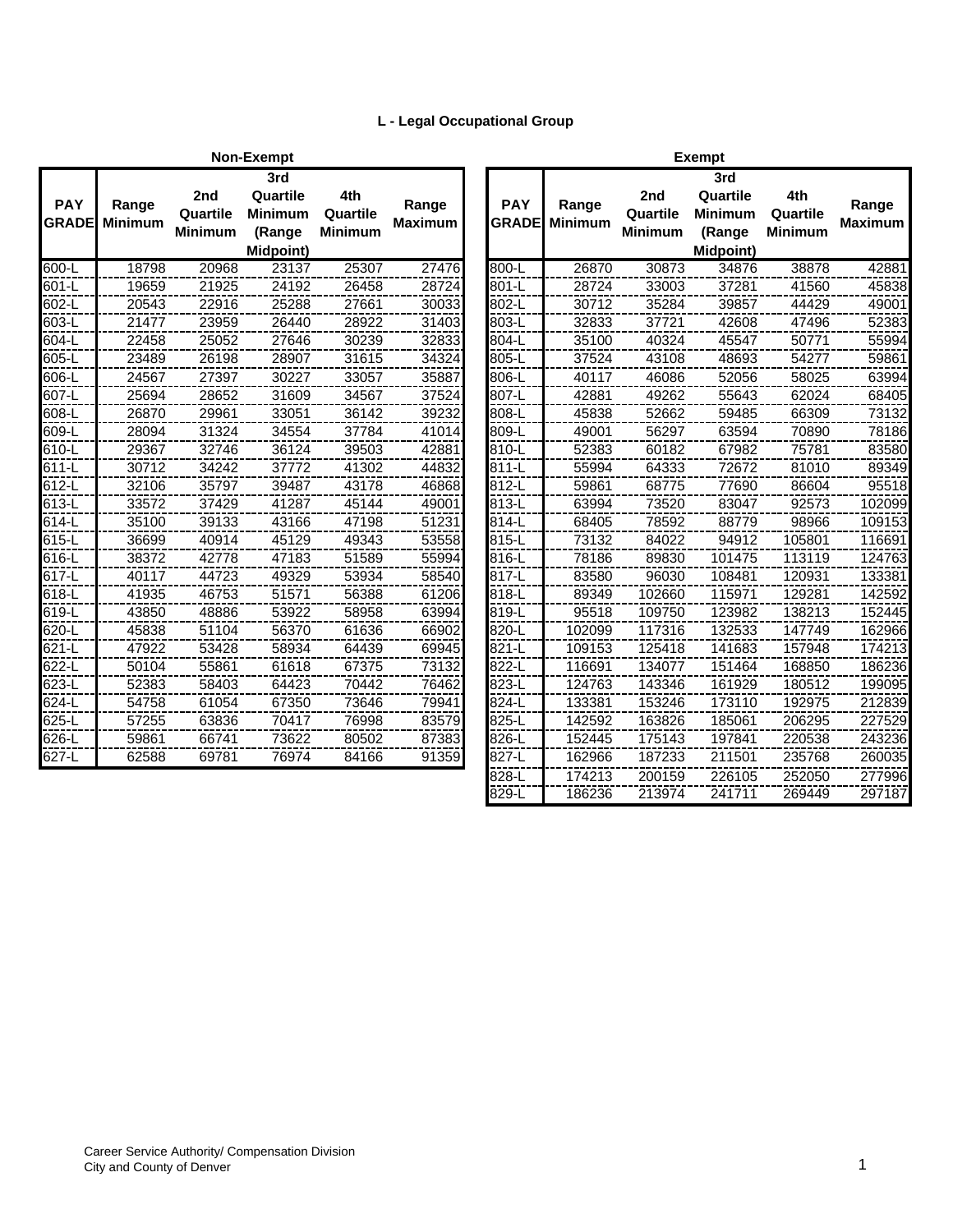|                            |                         |                            | <b>Non-Exempt</b>                                        |                                   |                         |                            |                         |                                   | <b>Exempt</b>                                        |
|----------------------------|-------------------------|----------------------------|----------------------------------------------------------|-----------------------------------|-------------------------|----------------------------|-------------------------|-----------------------------------|------------------------------------------------------|
| <b>PAY</b><br><b>GRADE</b> | Range<br><b>Minimum</b> | 2nd<br>Quartile<br>Minimum | 3rd<br>Quartile<br><b>Minimum</b><br>(Range<br>Midpoint) | 4th<br>Quartile<br><b>Minimum</b> | Range<br><b>Maximum</b> | <b>PAY</b><br><b>GRADE</b> | Range<br><b>Minimum</b> | 2nd<br>Quartile<br><b>Minimum</b> | 3 <sub>l</sub><br>Qua<br>Miniı<br>(Ra<br><b>Midp</b> |
| 600-N                      | 18810                   | 20983                      | 23155                                                    | 25328                             | 27500                   | 800-N                      | 26894                   | 30900                             |                                                      |
| 601-N                      | 19671                   | 21941                      | 24210                                                    | 26480                             | 28749                   | 801-N                      | 28749                   | 33030                             |                                                      |
| 602-N                      | 20568                   | 22941                      | 25313                                                    | 27686                             | 30058                   | 802-N                      | 30736                   | 35312                             | 3                                                    |
| 603-N                      | 21501                   | 23983                      | 26464                                                    | 28946                             | 31427                   | 803-N                      | 32857                   | 37748                             | 4                                                    |
| 604-N                      | 22483                   | 25077                      | 27670                                                    | 30264                             | 32857                   | 804-N                      | 35124                   | 40351                             | 4                                                    |
| 605-N                      | 23513                   | 26222                      | 28931                                                    | 31639                             | 34348                   | 805-N                      | 37548                   | 43135                             | 4                                                    |
| 606-N                      | 24591                   | 27421                      | 30252                                                    | 33082                             | 35912                   | 806-N                      | 40141                   | 46113                             |                                                      |
| 607-N                      | 25719                   | 28676                      | 31634                                                    | 34591                             | 37548                   | 807-N                      | 42917                   | 49301                             | 5                                                    |
| 608-N                      | 26894                   | 29985                      | 33076                                                    | 36166                             | 39257                   | 808-N                      | 45874                   | 52701                             | 5                                                    |
| 609-N                      | 28118                   | 31351                      | 34584                                                    | 37817                             | 41050                   | 809-N                      | 49038                   | 56337                             | 6                                                    |
| 610-N                      | 29391                   | 32773                      | 36154                                                    | 39536                             | 42917                   | 810-N                      | 52419                   | 60224                             | 6                                                    |
| 611-N                      | 30736                   | 34269                      | 37802                                                    | 41335                             | 44868                   | 811-N                      | 56031                   | 64376                             |                                                      |
| 612-N                      | 32130                   | 35824                      | 39517                                                    | 43211                             | 46904                   | 812-N                      | 59897                   | 68820                             |                                                      |
| 613-N                      | 33597                   | 37457                      | 41318                                                    | 45178                             | 49038                   | 813-N                      | 64030                   | 73569                             | 8                                                    |
| 614-N                      | 35124                   | 39160                      | 43196                                                    | 47232                             | 51268                   | 814-N                      | 68454                   | 78650                             | 8                                                    |
| 615-N                      | 36724                   | 40942                      | 45160                                                    | 49377                             | 53595                   | 815-N                      | 73181                   | 84080                             | g                                                    |
| 616-N                      | 38396                   | 42805                      | 47214                                                    | 51622                             | 56031                   | 816-N                      | 78235                   | 89888                             | 1 <sub>C</sub>                                       |
| 617-N                      | 40141                   | 44750                      | 49359                                                    | 53967                             | 58576                   | 817-N                      | 83640                   | 96096                             | 1 <sub>C</sub>                                       |
| 618-N                      | 41972                   | 46790                      | 51607                                                    | 56425                             | 61242                   | 818-N                      | 89409                   | 102726                            | 11                                                   |
| 619-N                      | 43887                   | 48923                      | 53959                                                    | 58994                             | 64030                   | 819-N                      | 95590                   | 109825                            | 12                                                   |
| 620-N                      | 45874                   | 51143                      | 56413                                                    | 61682                             | 66951                   | 820-N                      | 102184                  | 117404                            | 13                                                   |
| 621-N                      | 47959                   | 53468                      | 58976                                                    | 64485                             | 69993                   | 821-N                      | 109238                  | 125512                            | 14                                                   |
| 622-N                      | 50140                   | 55900                      | 61661                                                    | 67421                             | 73181                   | 822-N                      | 116776                  | 134174                            | 15                                                   |
| $623 - N$                  | 52419                   | 58443                      | 64467                                                    | 70490                             | 76514                   | 823-N                      | 124848                  | 143446                            | $\overline{16}$                                      |
| $624-N$                    | 54795                   | 61094                      | 67394                                                    | 73693                             | 79992                   | 824-N                      | 133465                  | 153348                            | 17                                                   |
|                            |                         |                            |                                                          |                                   |                         |                            |                         |                                   |                                                      |

|                            |                         |                                   | Non-Exempt                                                      |                                   |                         |                            | Exempt                  |                                   |                                                                 |                                   |                         |  |
|----------------------------|-------------------------|-----------------------------------|-----------------------------------------------------------------|-----------------------------------|-------------------------|----------------------------|-------------------------|-----------------------------------|-----------------------------------------------------------------|-----------------------------------|-------------------------|--|
| <b>PAY</b><br><b>GRADE</b> | Range<br><b>Minimum</b> | 2nd<br>Quartile<br><b>Minimum</b> | 3rd<br>Quartile<br><b>Minimum</b><br>(Range<br><b>Midpoint)</b> | 4th<br>Quartile<br><b>Minimum</b> | Range<br><b>Maximum</b> | <b>PAY</b><br><b>GRADE</b> | Range<br><b>Minimum</b> | 2nd<br>Quartile<br><b>Minimum</b> | 3rd<br>Quartile<br><b>Minimum</b><br>(Range<br><b>Midpoint)</b> | 4th<br>Quartile<br><b>Minimum</b> | Range<br><b>Maximum</b> |  |
| $600-N$                    | 18810                   | 20983                             | 23155                                                           | 25328                             | 27500                   | $800-N$                    | 26894                   | 30900                             | 34906                                                           | 38911                             | 42917                   |  |
| 601-N                      | 19671                   | 21941                             | 24210                                                           | 26480                             | 28749                   | 801-N                      | 28749                   | 33030                             | 37312                                                           | 41593                             | 45874                   |  |
| 602-N                      | 20568                   | 22941                             | 25313                                                           | 27686                             | 30058                   | 802-N                      | 30736                   | 35312                             | 39887                                                           | 44463                             | 49038                   |  |
| 603-N                      | 21501                   | 23983                             | 26464                                                           | 28946                             | 31427                   | 803-N                      | 32857                   | 37748                             | 42638                                                           | 47529                             | 52419                   |  |
| 604-N                      | 22483                   | 25077                             | 27670                                                           | 30264                             | 32857                   | 804-N                      | 35124                   | 40351                             | 45578                                                           | 50804                             | 56031                   |  |
| 605-N                      | 23513                   | 26222                             | 28931                                                           | 31639                             | 34348                   | 805-N                      | 37548                   | 43135                             | 48723                                                           | 54310                             | 59897                   |  |
| 606-N                      | 24591                   | 27421                             | 30252                                                           | 33082                             | 35912                   | 806-N                      | 40141                   | 46113                             | 52086                                                           | 58058                             | 64030                   |  |
| 607-N                      | 25719                   | 28676                             | 31634                                                           | 34591                             | 37548                   | 807-N                      | 42917                   | 49301                             | 55686                                                           | 62070                             | 68454                   |  |
| 608-N                      | 26894                   | 29985                             | 33076                                                           | 36166                             | 39257                   | 808-N                      | 45874                   | 52701                             | 59528                                                           | 66354                             | 73181                   |  |
| 609-N                      | 28118                   | 31351                             | 34584                                                           | 37817                             | 41050                   | 809-N                      | 49038                   | 56337                             | 63637                                                           | 70936                             | 78235                   |  |
| 610-N                      | 29391                   | 32773                             | 36154                                                           | 39536                             | 42917                   | 810-N                      | 52419                   | 60224                             | 68030                                                           | 75835                             | 83640                   |  |
| 611-N                      | 30736                   | 34269                             | 37802                                                           | 41335                             | 44868                   | 811-N                      | 56031                   | 64376                             | 72720                                                           | 81065                             | 89409                   |  |
| $612 - N$                  | 32130                   | 35824                             | 39517                                                           | 43211                             | 46904                   | 812-N                      | 59897                   | 68820                             | 77744                                                           | 86667                             | 95590                   |  |
| 613-N                      | 33597                   | 37457                             | 41318                                                           | 45178                             | 49038                   | 813-N                      | 64030                   | 73569                             | 83107                                                           | 92646                             | 102184                  |  |
| 614-N                      | 35124                   | 39160                             | 43196                                                           | 47232                             | 51268                   | 814-N                      | 68454                   | 78650                             | 88846                                                           | 99042                             | 109238                  |  |
| 615-N                      | 36724                   | 40942                             | 45160                                                           | 49377                             | 53595                   | 815-N                      | 73181                   | 84080                             | 94979                                                           | 105877                            | 116776                  |  |
| $616-N$                    | 38396                   | 42805                             | 47214                                                           | 51622                             | 56031                   | 816-N                      | 78235                   | 89888                             | 101542                                                          | 113195                            | 124848                  |  |
| 617-N                      | 40141                   | 44750                             | 49359                                                           | 53967                             | 58576                   | 817-N                      | 83640                   | 96096                             | 108553                                                          | 121009                            | 133465                  |  |
| 618-N                      | 41972                   | 46790                             | 51607                                                           | 56425                             | 61242                   | 818-N                      | 89409                   | 102726                            | 116043                                                          | 129360                            | 142677                  |  |
| 619-N                      | 43887                   | 48923                             | 53959                                                           | 58994                             | 64030                   | 819-N                      | 95590                   | 109825                            | 124060                                                          | 138295                            | 152530                  |  |
| 620-N                      | 45874                   | 51143                             | 56413                                                           | 61682                             | 66951                   | 820-N                      | 102184                  | 117404                            | 132623                                                          | 147843                            | 163062                  |  |
| 621-N                      | 47959                   | 53468                             | 58976                                                           | 64485                             | 69993                   | 821-N                      | 109238                  | 125512                            | 141786                                                          | 158060                            | 174334                  |  |
| 622-N                      | 50140                   | 55900                             | 61661                                                           | 67421                             | 73181                   | 822-N                      | 116776                  | 134174                            | 151573                                                          | 168971                            | 186369                  |  |
| 623-N                      | 52419                   | 58443                             | 64467                                                           | 70490                             | 76514                   | 823-N                      | 124848                  | 143446                            | 162045                                                          | 180643                            | 199241                  |  |
| $624 - N$                  | 54795                   | 61094                             | 67394                                                           | 73693                             | 79992                   | $824 - N$                  | 133465                  | 153348                            | 173231                                                          | 193114                            | 212997                  |  |
|                            |                         |                                   |                                                                 |                                   |                         | 825-N                      | 142677                  | 163929                            | 185182                                                          | 206434                            | 227686                  |  |
|                            |                         |                                   |                                                                 |                                   |                         | 826-N                      | 152530                  | 175249                            | 197968                                                          | 220687                            | 243406                  |  |
|                            |                         |                                   |                                                                 |                                   |                         | 827-N                      | 163062                  | 187348                            | 211633                                                          | 235919                            | 260204                  |  |
|                            |                         |                                   |                                                                 |                                   |                         | 828-N                      | 174334                  | 200292                            | 226250                                                          | 252208                            | 278166                  |  |
|                            |                         |                                   |                                                                 |                                   |                         | 829-N                      | 186369                  | 214118                            | 241867                                                          | 269615                            | 297364                  |  |
|                            |                         |                                   |                                                                 |                                   |                         | 830-N                      | 199241                  | 228902                            | 258562                                                          | 288223                            | 317883                  |  |
|                            |                         |                                   |                                                                 |                                   |                         | 831-N                      | 212997                  | 244703                            | 276409                                                          | 308115                            | 339821                  |  |
|                            |                         |                                   |                                                                 |                                   |                         | 832-N                      | 227686                  | 261586                            | 295486                                                          | 329385                            | 363285                  |  |
|                            |                         |                                   |                                                                 |                                   |                         | 833-N                      | 243406                  | 279645                            | 315884                                                          | 352122                            | 388361                  |  |
|                            |                         |                                   |                                                                 |                                   |                         | 834-N                      | 260204                  | 298946                            | 337688                                                          | 376429                            | 415171                  |  |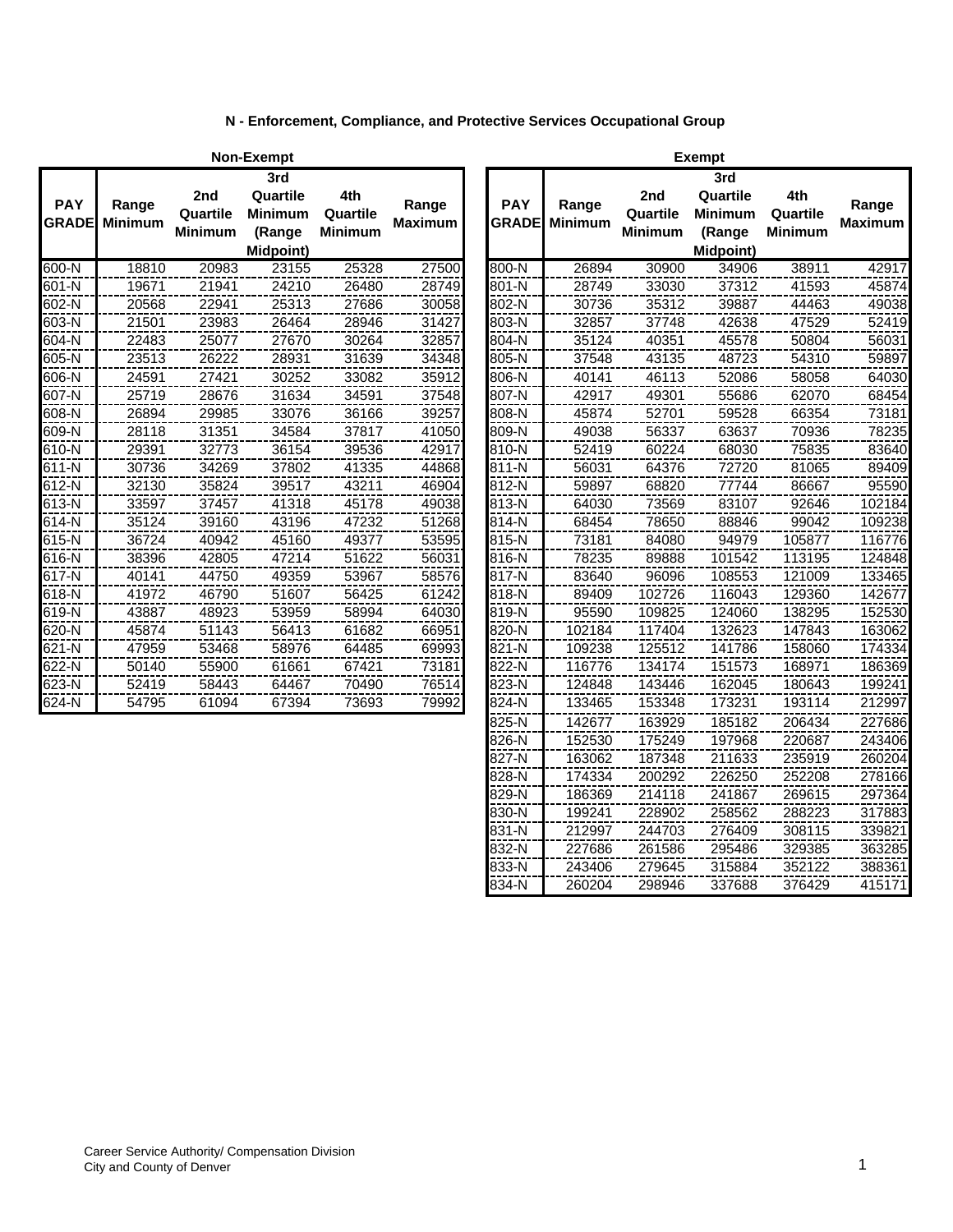|  | O - Health Professional Occupational Group |  |
|--|--------------------------------------------|--|
|  |                                            |  |

|                            |                         |                            | <b>Non-Exempt</b>                                        |                                   |                         |                            | <b>Exempt</b>           |                                   |                                                      |
|----------------------------|-------------------------|----------------------------|----------------------------------------------------------|-----------------------------------|-------------------------|----------------------------|-------------------------|-----------------------------------|------------------------------------------------------|
| <b>PAY</b><br><b>GRADE</b> | Range<br><b>Minimum</b> | 2nd<br>Quartile<br>Minimum | 3rd<br>Quartile<br><b>Minimum</b><br>(Range<br>Midpoint) | 4th<br>Quartile<br><b>Minimum</b> | Range<br><b>Maximum</b> | <b>PAY</b><br><b>GRADE</b> | Range<br><b>Minimum</b> | 2nd<br>Quartile<br><b>Minimum</b> | 3 <sub>l</sub><br>Qua<br>Miniı<br>(Ra<br><b>Midp</b> |
| 600-O                      | 17307                   | 19298                      | 21289                                                    | 23279                             | 25270                   | 800-O                      | 24713                   | 28391                             |                                                      |
| 601-O                      | 18095                   | 20177                      | 22259                                                    | 24340                             | 26422                   | 801-O                      | 26422                   | 30355                             |                                                      |
| 602-O                      | 18919                   | 21095                      | 23270                                                    | 25446                             | 27621                   | 802-O                      | 28240                   | 32446                             | 3                                                    |
| 603-O                      | 19780                   | 22053                      | 24325                                                    | 26598                             | 28870                   | 803-O                      | 30191                   | 34688                             | 3                                                    |
| 604-O                      | 20689                   | 23065                      | 25440                                                    | 27816                             | 30191                   | 804-O                      | 32276                   | 37079                             | 4                                                    |
| 605-O                      | 21622                   | 24107                      | 26591                                                    | 29076                             | 31560                   | 805-O                      | 34506                   | 39642                             | 4                                                    |
| 606-O                      | 22604                   | 25204                      | 27804                                                    | 30403                             | 33003                   | 806-O                      | 36881                   | 42372                             | 4                                                    |
| 607-O                      | 23634                   | 26352                      | 29070                                                    | 31788                             | 34506                   | 807-O                      | 39426                   | 45295                             | 5                                                    |
| 608-O                      | 24713                   | 27552                      | 30391                                                    | 33230                             | 36069                   | 808-O                      | 42153                   | 48425                             | 5                                                    |
| 609-O                      | 25840                   | 28806                      | 31773                                                    | 34739                             | 37705                   | 809-O                      | 45062                   | 51771                             | 5                                                    |
| 610-O                      | 27015                   | 30118                      | 33221                                                    | 36323                             | 39426                   | 810-O                      | 48177                   | 55346                             | 6                                                    |
| 611-O                      | 28240                   | 31485                      | 34730                                                    | 37975                             | 41220                   | 811-O                      | 51486                   | 59155                             | 6                                                    |
| 612-O                      | 29524                   | 32918                      | 36312                                                    | 39705                             | 43099                   | 812-O                      | 55049                   | 63245                             |                                                      |
| 613-O                      | 30870                   | 34418                      | 37966                                                    | 41514                             | 45062                   | 813-O                      | 58843                   | 67606                             |                                                      |
| 614-O                      | 32276                   | 35988                      | 39700                                                    | 43411                             | 47123                   | 814-O                      | 62903                   | 72269                             | 8                                                    |
| 615-O                      | 33742                   | 37621                      | 41499                                                    | 45378                             | 49256                   | 815-O                      | 67242                   | 77256                             | 8                                                    |
| 616-O                      | 35281                   | 39332                      | 43384                                                    | 47435                             | 51486                   | 816-O                      | 71896                   | 82598                             | g                                                    |
| 617-O                      | 36881                   | 41120                      | 45359                                                    | 49598                             | 53837                   | 817-O                      | 76853                   | 88297                             | g                                                    |
| 618-O                      | 38554                   | 42987                      | 47420                                                    | 51852                             | 56285                   | 818-O                      | 82161                   | 94396                             | 10                                                   |
| 619-O                      | 40311                   | 44944                      | 49577                                                    | 54210                             | 58843                   | 819-O                      | 87834                   | 100912                            | 11                                                   |
| 620-O                      | 42153                   | 46995                      | 51837                                                    | 56679                             | 61521                   | 820-O                      | 93894                   | 107874                            | 12                                                   |
| 621-O                      | 44068                   | 49131                      | 54195                                                    | 59258                             | 64321                   | 821-O                      | 100366                  | 115313                            | 13                                                   |
| 622-O                      | 46080                   | 51371                      | 56661                                                    | 61952                             | 67242                   | 822-O                      | 107298                  | 123275                            | 13                                                   |
| $623 - 0$                  | 48177                   | 53710                      | 59243                                                    | 64775                             | 70308                   | 823-O                      | 114704                  | 131784                            | 14                                                   |
| 624-O                      | 50359                   | 56146                      | 61934                                                    | 67721                             | 73508                   | 824-O                      | 122630                  | 140886                            | 15                                                   |
|                            |                         |                            |                                                          |                                   |                         |                            |                         |                                   |                                                      |

|              |                |                | Non-Exempt       |                |                |              | <b>Exempt</b>  |          |                  |                |                |  |  |
|--------------|----------------|----------------|------------------|----------------|----------------|--------------|----------------|----------|------------------|----------------|----------------|--|--|
|              |                |                | 3rd              |                |                |              |                |          | 3rd              |                |                |  |  |
| <b>PAY</b>   | Range          | 2nd            | Quartile         | 4th            | Range          | <b>PAY</b>   | Range          | 2nd      | Quartile         | 4th            | Range          |  |  |
| <b>GRADE</b> | <b>Minimum</b> | Quartile       | <b>Minimum</b>   | Quartile       | <b>Maximum</b> | <b>GRADE</b> | <b>Minimum</b> | Quartile | <b>Minimum</b>   | Quartile       | <b>Maximum</b> |  |  |
|              |                | <b>Minimum</b> | (Range           | <b>Minimum</b> |                |              |                | Minimum  | (Range           | <b>Minimum</b> |                |  |  |
|              |                |                | <b>Midpoint)</b> |                |                |              |                |          | <b>Midpoint)</b> |                |                |  |  |
| $600 - 0$    | 17307          | 19298          | 21289            | 23279          | 25270          | 800-O        | 24713          | 28391    | 32070            | 35748          | 39426          |  |  |
| 601-O        | 18095          | 20177          | 22259            | 24340          | 26422          | 801-O        | 26422          | 30355    | 34288            | 38220          | 42153          |  |  |
| 602-O        | 18919          | 21095          | 23270            | 25446          | 27621          | 802-O        | 28240          | 32446    | 36651            | 40857          | 45062          |  |  |
| $603 - O$    | 19780          | 22053          | 24325            | 26598          | 28870          | 803-O        | 30191          | 34688    | 39184            | 43681          | 48177          |  |  |
| 604-O        | 20689          | 23065          | 25440            | 27816          | 30191          | $804 - 0$    | 32276          | 37079    | 41881            | 46684          | 51486          |  |  |
| 605-O        | 21622          | 24107          | 26591            | 29076          | 31560          | 805-O        | 34506          | 39642    | 44778            | 49913          | 55049          |  |  |
| 606-O        | 22604          | 25204          | 27804            | 30403          | 33003          | 806-O        | 36881          | 42372    | 47862            | 53353          | 58843          |  |  |
| 607-O        | 23634          | 26352          | 29070            | 31788          | 34506          | 807-O        | 39426          | 45295    | 51165            | 57034          | 62903          |  |  |
| 608-O        | 24713          | 27552          | 30391            | 33230          | 36069          | 808-O        | 42153          | 48425    | 54698            | 60970          | 67242          |  |  |
| 609-O        | 25840          | 28806          | 31773            | 34739          | 37705          | 809-O        | 45062          | 51771    | 58479            | 65188          | 71896          |  |  |
| 610-O        | 27015          | 30118          | 33221            | 36323          | 39426          | 810-O        | 48177          | 55346    | 62515            | 69684          | 76853          |  |  |
| 611-O        | 28240          | 31485          | 34730            | 37975          | 41220          | 811-O        | 51486          | 59155    | 66824            | 74492          | 82161          |  |  |
| $612 - 0$    | 29524          | 32918          | 36312            | 39705          | 43099          | 812-O        | 55049          | 63245    | 71442            | 79638          | 87834          |  |  |
| 613-O        | 30870          | 34418          | 37966            | 41514          | 45062          | 813-O        | 58843          | 67606    | 76369            | 85131          | 93894          |  |  |
| 614-O        | 32276          | 35988          | 39700            | 43411          | 47123          | 814-O        | 62903          | 72269    | 81635            | 91000          | 100366         |  |  |
| 615-O        | 33742          | 37621          | 41499            | 45378          | 49256          | 815-O        | 67242          | 77256    | 87270            | 97284          | 107298         |  |  |
| 616-O        | 35281          | 39332          | 43384            | 47435          | 51486          | 816-O        | 71896          | 82598    | 93300            | 104002         | 114704         |  |  |
| $617 - O$    | 36881          | 41120          | 45359            | 49598          | 53837          | 817-O        | 76853          | 88297    | 99742            | 111186         | 122630         |  |  |
| 618-O        | 38554          | 42987          | 47420            | 51852          | 56285          | 818-O        | 82161          | 94396    | 106632           | 118867         | 131102         |  |  |
| $619 - 0$    | 40311          | 44944          | 49577            | 54210          | 58843          | 819-O        | 87834          | 100912   | 113989           | 127067         | 140144         |  |  |
| $620 - 0$    | 42153          | 46995          | 51837            | 56679          | 61521          | 820-O        | 93894          | 107874   | 121855           | 135835         | 149815         |  |  |
| 621-O        | 44068          | 49131          | 54195            | 59258          | 64321          | 821-O        | 100366         | 115313   | 130260           | 145207         | 160154         |  |  |
| 622-O        | 46080          | 51371          | 56661            | 61952          | 67242          | 822-O        | 107298         | 123275   | 139253           | 155230         | 171207         |  |  |
| $623 - 0$    | 48177          | 53710          | 59243            | 64775          | 70308          | 823-O        | 114704         | 131784   | 148864           | 165944         | 183024         |  |  |
| $624 - 0$    | 50359          | 56146          | 61934            | 67721          | 73508          | 824-O        | 122630         | 140886   | 159142           | 177397         | 195653         |  |  |
|              |                |                |                  |                |                | 825-O        | 131102         | 150615   | 170129           | 189642         | 209155         |  |  |
|              |                |                |                  |                |                | 826-O        | 140144         | 161006   | 181867           | 202729         | 223590         |  |  |
|              |                |                |                  |                |                | 827-O        | 149815         | 172116   | 194417           | 216718         | 239019         |  |  |
|              |                |                |                  |                |                | 828-O        | 160154         | 183997   | 207840           | 231683         | 255526         |  |  |
|              |                |                |                  |                |                | 829-O        | 171207         | 196696   | 222184           | 247673         | 273161         |  |  |
|              |                |                |                  |                |                | 830-O        | 183024         | 210273   | 237522           | 264770         | 292019         |  |  |
|              |                |                |                  |                |                | 831-O        | 195653         | 224784   | 253914           | 283045         | 312175         |  |  |
|              |                |                |                  |                |                | 832-O        | 209155         | 240300   | 271446           | 302591         | 333736         |  |  |
|              |                |                |                  |                |                | 833-O        | 223590         | 256890   | 290190           | 323489         | 356789         |  |  |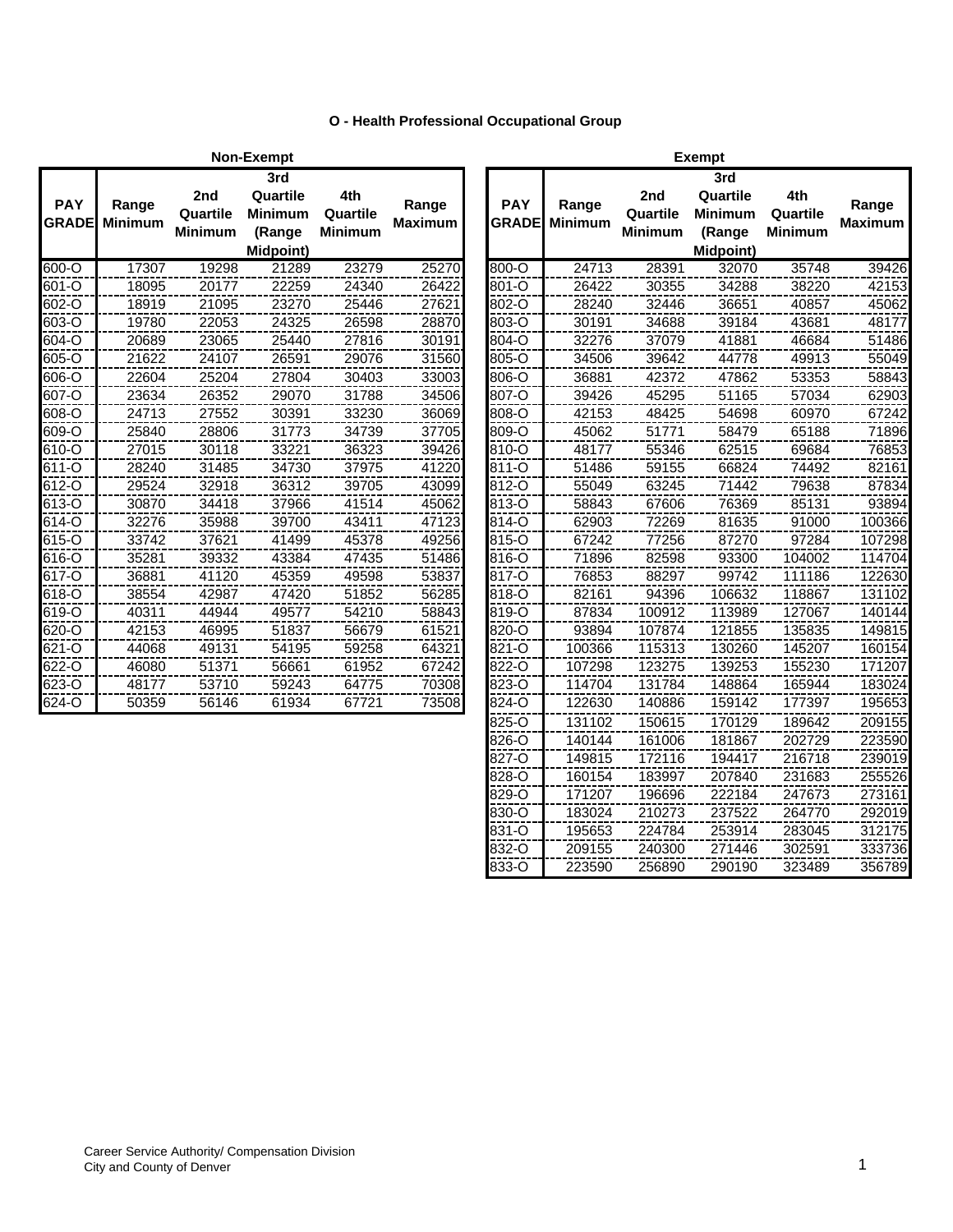# **S - General Support Services Occupational Group**

|                            |                         |                                   | Non-Exempt                                                      |                                   |                         | <b>Exempt</b>              |                         |                                   |                                                                 |                                   |                         |  |
|----------------------------|-------------------------|-----------------------------------|-----------------------------------------------------------------|-----------------------------------|-------------------------|----------------------------|-------------------------|-----------------------------------|-----------------------------------------------------------------|-----------------------------------|-------------------------|--|
| <b>PAY</b><br><b>GRADE</b> | Range<br><b>Minimum</b> | 2nd<br>Quartile<br><b>Minimum</b> | 3rd<br>Quartile<br><b>Minimum</b><br>(Range<br><b>Midpoint)</b> | 4th<br>Quartile<br><b>Minimum</b> | Range<br><b>Maximum</b> | <b>PAY</b><br><b>GRADE</b> | Range<br><b>Minimum</b> | 2nd<br>Quartile<br><b>Minimum</b> | 3rd<br>Quartile<br><b>Minimum</b><br>(Range<br><b>Midpoint)</b> | 4th<br>Quartile<br><b>Minimum</b> | Range<br><b>Maximum</b> |  |
| 600-S                      | 17998                   | 20074                             | 22149                                                           | 24225                             | 26300                   | 800-S                      | 25719                   | 29552                             | 33385                                                           | 37217                             | 41050                   |  |
| 601-S                      | 18810                   | 20983                             | 23155                                                           | 25328                             | 27500                   | 801-S                      | 27500                   | 31597                             | 35694                                                           | 39790                             | 43887                   |  |
| 602-S                      | 19671                   | 21941                             | 24210                                                           | 26480                             | 28749                   | 802-S                      | 29391                   | 33769                             | 38148                                                           | 42526                             | 46904                   |  |
| 603-S                      | 20568                   | 22941                             | 25313                                                           | 27686                             | 30058                   | 803-S                      | 31427                   | 36105                             | 40784                                                           | 45462                             | 50140                   |  |
| 604-S                      | 21501                   | 23983                             | 26464                                                           | 28946                             | 31427                   | 804-S                      | 33597                   | 38597                             | 43596                                                           | 48596                             | 53595                   |  |
| 605-S                      | 22483                   | 25077                             | 27670                                                           | 30264                             | 32857                   | 805-S                      | 35912                   | 41257                             | 46602                                                           | 51946                             | 57291                   |  |
| 606-S                      | 23513                   | 26222                             | 28931                                                           | 31639                             | 34348                   | 806-S                      | 38396                   | 44108                             | 49819                                                           | 55531                             | 61242                   |  |
| 607-S                      | 24591                   | 27421                             | 30252                                                           | 33082                             | 35912                   | 807-S                      | 41050                   | 47156                             | 53261                                                           | 59367                             | 65472                   |  |
| $608 - 5$                  | 25719                   | 28676                             | 31634                                                           | 34591                             | 37548                   | 808-S                      | 43887                   | 50414                             | 56940                                                           | 63467                             | 69993                   |  |
| 609-S                      | 26894                   | 29985                             | 33076                                                           | 36166                             | 39257                   | 809-S                      | 46904                   | 53885                             | 60867                                                           | 67848                             | 74829                   |  |
| 610-S                      | 28118                   | 31351                             | 34584                                                           | 37817                             | 41050                   | 810-S                      | 50140                   | 57603                             | 65066                                                           | 72529                             | 79992                   |  |
| 611-S                      | 29391                   | 32773                             | 36154                                                           | 39536                             | 42917                   | 811-S                      | 53595                   | 61576                             | 69557                                                           | 77538                             | 85519                   |  |
| 612-S                      | 30736                   | 34269                             | 37802                                                           | 41335                             | 44868                   | 812-S                      | 57291                   | 65824                             | 74356                                                           | 82889                             | 91421                   |  |
| 613-S                      | 32130                   | 35824                             | 39517                                                           | 43211                             | 46904                   | 813-S                      | 61242                   | 70366                             | 79489                                                           | 88613                             | 97736                   |  |
| 614-S                      | 33597                   | 37457                             | 41318                                                           | 45178                             | 49038                   | 814-S                      | 65472                   | 75226                             | 84980                                                           | 94733                             | 104487                  |  |
| 615-S                      | 35124                   | 39160                             | 43196                                                           | 47232                             | 51268                   | 815-S                      | 69993                   | 80419                             | 90846                                                           | 101272                            | 111698                  |  |
| 616-S                      | 36724                   | 40942                             | 45160                                                           | 49377                             | 53595                   | 816-S                      | 74829                   | 85973                             | 97118                                                           | 108262                            | 119406                  |  |
| 617-S                      | 38396                   | 42805                             | 47214                                                           | 51622                             | 56031                   | 817-S                      | 79992                   | 91909                             | 103826                                                          | 115743                            | 127660                  |  |
| 618-S                      | 40141                   | 44750                             | 49359                                                           | 53967                             | 58576                   | 818-S                      | 85519                   | 98257                             | 110995                                                          | 123733                            | 136471                  |  |
| 619-S                      | 41972                   | 46790                             | 51607                                                           | 56425                             | 61242                   | 819-S                      | 91421                   | 105038                            | 118655                                                          | 132271                            | 145888                  |  |
| 620-S                      | 43887                   | 48923                             | 53959                                                           | 58994                             | 64030                   | 820-S                      | 97736                   | 112292                            | 126848                                                          | 141404                            | 155960                  |  |
| 621-S                      | 45874                   | 51143                             | 56413                                                           | 61682                             | 66951                   | 821-S                      | 104487                  | 120049                            | 135611                                                          | 151173                            | 166735                  |  |
| 622-S                      | 47959                   | 53468                             | 58976                                                           | 64485                             | 69993                   | 822-S                      | 111698                  | 128339                            | 144980                                                          | 161620                            | 178261                  |  |
| 623-S                      | 50140                   | 55900                             | 61660                                                           | 67419                             | 73179                   | 823-S                      | 119406                  | 137195                            | 154985                                                          | 172774                            | 190563                  |  |
| $624 - S$                  | 52419                   | 58442                             | 64465                                                           | 70487                             | 76510                   | 824-S                      | 127660                  | 146676                            | 165693                                                          | 184709                            | 203725                  |  |
|                            |                         |                                   |                                                                 |                                   |                         |                            |                         |                                   |                                                                 |                                   |                         |  |

|              |                |                | Exempt           |                |                |
|--------------|----------------|----------------|------------------|----------------|----------------|
|              |                |                | 3rd              |                |                |
| <b>PAY</b>   | Range          | 2nd            | Quartile         | 4th            | Range          |
| <b>GRADE</b> | <b>Minimum</b> | Quartile       | <b>Minimum</b>   | Quartile       | <b>Maximum</b> |
|              |                | <b>Minimum</b> | (Range           | <b>Minimum</b> |                |
|              |                |                | <b>Midpoint)</b> |                |                |
| 800-S        | 25719          | 29552          | 33385            | 37217          | 41050          |
| 801-S        | 27500          | 31597          | 35694            | 39790          | 43887          |
| 802-S        | 29391          | 33769          | 38148            | 42526          | 46904          |
| 803-S        | 31427          | 36105          | 40784            | 45462          | 50140          |
| 804-S        | 33597          | 38597          | 43596            | 48596          | 53595          |
| 805-S        | 35912          | 41257          | 46602            | 51946          | 57291          |
| 806-S        | 38396          | 44108          | 49819            | 55531          | 61242          |
| 807-S        | 41050          | 47156          | 53261            | 59367          | 65472          |
| 808-S        | 43887          | 50414          | 56940            | 63467          | 69993          |
| 809-S        | 46904          | 53885          | 60867            | 67848          | 74829          |
| 810-S        | 50140          | 57603          | 65066            | 72529          | 79992          |
| 811-S        | 53595          | 61576          | 69557            | 77538          | 85519          |
| 812-S        | 57291          | 65824          | 74356            | 82889          | 91421          |
| 813-S        | 61242          | 70366          | 79489            | 88613          | 97736          |
| 814-S        | 65472          | 75226          | 84980            | 94733          | 104487         |
| 815-S        | 69993          | 80419          | 90846            | 101272         | 111698         |
| 816-S        | 74829          | 85973          | 97118            | 108262         | 119406         |
| 817-S        | 79992          | 91909          | 103826           | 115743         | 127660         |
| 818-S        | 85519          | 98257          | 110995           | 123733         | 136471         |
| 819-S        | 91421          | 105038         | 118655           | 132271         | 145888         |
| 820-S        | 97736          | 112292         | 126848           | 141404         | 155960         |
| 821-S        | 104487         | 120049         | 135611           | 151173         | 166735         |
| 822-S        | 111698         | 128339         | 144980           | 161620         | 178261         |
| 823-S        | 119406         | 137195         | 154985           | 172774         | 190563         |
| 824-S        | 127660         | 146676         | 165693           | 184709         | 203725         |
| 825-S        | 136471         | 156799         | 177128           | 197456         | 217784         |
| 826-S        | 145888         | 167619         | 189351           | 211082         | 232813         |
| $827 - S$    | 155960         | 179191         | 202422           | 225653         | 248884         |
| 828-S        | 166735         | 191566         | 216397           | 241227         | 266058         |
| 829-S        | 178261         | 204802         | 231343           | 257883         | 284424         |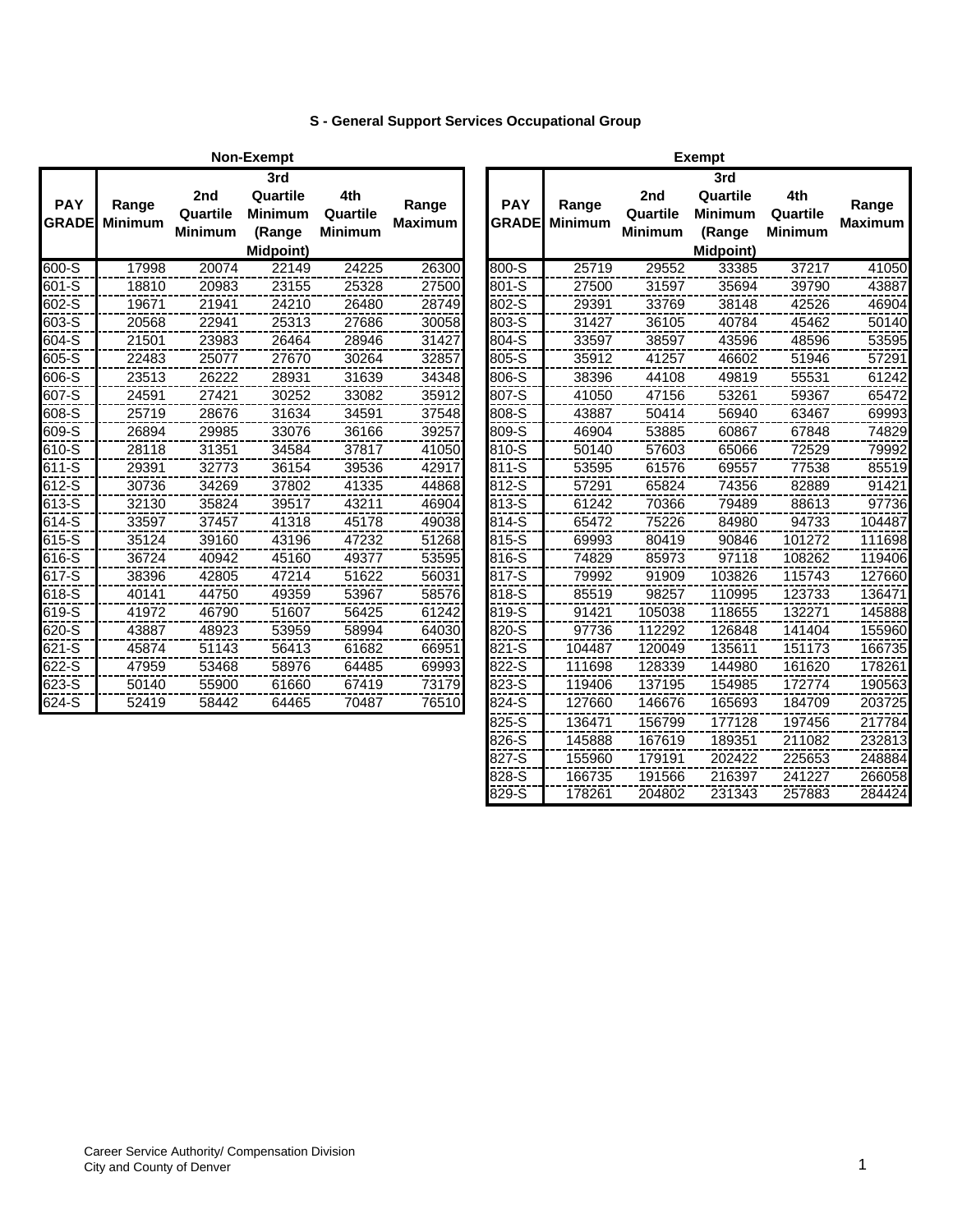## **T - Trades Occupational Group**

|                            |                         |                                   | <b>Non-Exempt</b>                                        |                                   |                         |                            |                         |                                   | <b>Exempt</b>                                       |
|----------------------------|-------------------------|-----------------------------------|----------------------------------------------------------|-----------------------------------|-------------------------|----------------------------|-------------------------|-----------------------------------|-----------------------------------------------------|
| <b>PAY</b><br><b>GRADE</b> | Range<br><b>Minimum</b> | 2nd<br>Quartile<br><b>Minimum</b> | 3rd<br>Quartile<br><b>Minimum</b><br>(Range<br>Midpoint) | 4th<br>Quartile<br><b>Minimum</b> | Range<br><b>Maximum</b> | <b>PAY</b><br><b>GRADE</b> | Range<br><b>Minimum</b> | 2nd<br>Quartile<br><b>Minimum</b> | 3 <sub>l</sub><br>Qua<br>Mini<br>(Ra<br><b>Midp</b> |
| 600-T                      | 17659                   | 19692                             | 21725                                                    | 23758                             | 25791                   | 800-T                      | 25222                   | 28979                             |                                                     |
| 601-T                      | 18471                   | 20595                             | 22719                                                    | 24843                             | 26967                   | 801-T                      | 26967                   | 30982                             | З                                                   |
| 602-T                      | 19307                   | 21528                             | 23749                                                    | 25970                             | 28191                   | 802-T                      | 28821                   | 33118                             | 3                                                   |
| 603-T                      | 20192                   | 22513                             | 24834                                                    | 27155                             | 29476                   | 803-T                      | 30821                   | 35409                             | 3                                                   |
| 604-T                      | 21101                   | 23531                             | 25961                                                    | 28391                             | 30821                   | 804-T                      | 32954                   | 37854                             | 4                                                   |
| 605-T                      | 22058                   | 24600                             | 27143                                                    | 29685                             | 32227                   | 805-T                      | 35233                   | 40472                             | 4                                                   |
| 606-T                      | 23064                   | 25722                             | 28379                                                    | 31037                             | 33694                   | 806-T                      | 37657                   | 43260                             | 4                                                   |
| 607-T                      | 24119                   | 26898                             | 29676                                                    | 32455                             | 35233                   | 807-T                      | 40251                   | 46244                             | 5                                                   |
| 608-T                      | 25222                   | 28125                             | 31028                                                    | 33930                             | 36833                   | 808-T                      | 43026                   | 49435                             | 5                                                   |
| 609-T                      | 26373                   | 29406                             | 32439                                                    | 35472                             | 38505                   | 809-T                      | 46008                   | 52853                             | 5                                                   |
| 610-T                      | 27573                   | 30743                             | 33912                                                    | 37082                             | 40251                   | 810-T                      | 49171                   | 56489                             | 6                                                   |
| 611-T                      | 28821                   | 32136                             | 35451                                                    | 38766                             | 42081                   | 811-T                      | 52552                   | 60379                             | 6                                                   |
| 612-T                      | 30142                   | 33606                             | 37069                                                    | 40533                             | 43996                   | 812-T                      | 56188                   | 64554                             |                                                     |
| 613-T                      | 31512                   | 35136                             | 38760                                                    | 42384                             | 46008                   | 813-T                      | 60067                   | 69009                             | 7                                                   |
| 614-T                      | 32954                   | 36739                             | 40523                                                    | 44308                             | 48092                   | 814-T                      | 64224                   | 73781                             | 8                                                   |
| 615-T                      | 34457                   | 38411                             | 42366                                                    | 46320                             | 50274                   | 815-T                      | 68660                   | 78874                             | 8                                                   |
| 616-T                      | 36021                   | 40154                             | 44287                                                    | 48419                             | 52552                   | 816-T                      | 73387                   | 84310                             | ċ                                                   |
| 617-T                      | 37657                   | 41981                             | 46305                                                    | 50628                             | 54952                   | 817-T                      | 78441                   | 90119                             | 10                                                  |
| 618-T                      | 39366                   | 43887                             | 48408                                                    | 52928                             | 57449                   | 818-T                      | 83858                   | 96342                             | 1 <sup>C</sup>                                      |
| 619-T                      | 41160                   | 45887                             | 50614                                                    | 55340                             | 60067                   | 819-T                      | 89652                   | 102996                            | 11                                                  |
| 620-T                      | 43026                   | 47971                             | 52916                                                    | 57861                             | 62806                   | 820-T                      | 95833                   | 110104                            | 12                                                  |
| 621-T                      | 44989                   | 50158                             | 55328                                                    | 60497                             | 65666                   | 821-T                      | 102450                  | 117706                            | 13                                                  |
| 622-T                      | 47038                   | 52444                             | 57849                                                    | 63255                             | 68660                   | 822-T                      | 109516                  | 125824                            | 14                                                  |
| 623-T                      | 49171                   | 54822                             | 60473                                                    | 66124                             | 71775                   | 823-T                      | 117079                  | 134511                            | 15                                                  |
| 624-T                      | 51401                   | 57310                             | 63218                                                    | 69127                             | 75035                   | 824-T                      | 125151                  | 143792                            | 16                                                  |
|                            |                         |                                   |                                                          |                                   |                         |                            |                         |                                   |                                                     |

|                            |                         |                                   | Non-Exempt                                                      |                                   |                         | Exempt                     |                         |                                   |                                                          |                                   |                         |  |
|----------------------------|-------------------------|-----------------------------------|-----------------------------------------------------------------|-----------------------------------|-------------------------|----------------------------|-------------------------|-----------------------------------|----------------------------------------------------------|-----------------------------------|-------------------------|--|
| <b>PAY</b><br><b>GRADE</b> | Range<br><b>Minimum</b> | 2nd<br>Quartile<br><b>Minimum</b> | 3rd<br>Quartile<br><b>Minimum</b><br>(Range<br><b>Midpoint)</b> | 4th<br>Quartile<br><b>Minimum</b> | Range<br><b>Maximum</b> | <b>PAY</b><br><b>GRADE</b> | Range<br><b>Minimum</b> | 2nd<br>Quartile<br><b>Minimum</b> | 3rd<br>Quartile<br><b>Minimum</b><br>(Range<br>Midpoint) | 4th<br>Quartile<br><b>Minimum</b> | Range<br><b>Maximum</b> |  |
| 600-T                      | 17659                   | 19692                             | 21725                                                           | 23758                             | 25791                   | 800-T                      | 25222                   | 28979                             | 32737                                                    | 36494                             | 40251                   |  |
| 601-T                      | 18471                   | 20595                             | 22719                                                           | 24843                             | 26967                   | 801-T                      | 26967                   | 30982                             | 34997                                                    | 39011                             | 43026                   |  |
| 602-T                      | 19307                   | 21528                             | 23749                                                           | 25970                             | 28191                   | 802-T                      | 28821                   | 33118                             | 37415                                                    | 41711                             | 46008                   |  |
| 603-T                      | 20192                   | 22513                             | 24834                                                           | 27155                             | 29476                   | 803-T                      | 30821                   | 35409                             | 39996                                                    | 44584                             | 49171                   |  |
| 604-T                      | 21101                   | 23531                             | 25961                                                           | 28391                             | 30821                   | 804-T                      | 32954                   | 37854                             | 42753                                                    | 47653                             | 52552                   |  |
| 605-T                      | 22058                   | 24600                             | 27143                                                           | 29685                             | 32227                   | 805-T                      | 35233                   | 40472                             | 45711                                                    | 50949                             | 56188                   |  |
| 606-T                      | 23064                   | 25722                             | 28379                                                           | 31037                             | 33694                   | 806-T                      | 37657                   | 43260                             | 48862                                                    | 54465                             | 60067                   |  |
| 607-T                      | 24119                   | 26898                             | 29676                                                           | 32455                             | 35233                   | 807-T                      | 40251                   | 46244                             | 52238                                                    | 58231                             | 64224                   |  |
| 608-T                      | 25222                   | 28125                             | 31028                                                           | 33930                             | 36833                   | 808-T                      | 43026                   | 49435                             | 55843                                                    | 62252                             | 68660                   |  |
| 609-T                      | 26373                   | 29406                             | 32439                                                           | 35472                             | 38505                   | 809-T                      | 46008                   | 52853                             | 59698                                                    | 66542                             | 73387                   |  |
| 610-T                      | 27573                   | 30743                             | 33912                                                           | 37082                             | 40251                   | 810-T                      | 49171                   | 56489                             | 63806                                                    | 71124                             | 78441                   |  |
| $611 - T$                  | 28821                   | 32136                             | 35451                                                           | 38766                             | 42081                   | $811 - T$                  | 52552                   | 60379                             | 68205                                                    | 76032                             | 83858                   |  |
| 612-T                      | 30142                   | 33606                             | 37069                                                           | 40533                             | 43996                   | 812-T                      | 56188                   | 64554                             | 72920                                                    | 81286                             | 89652                   |  |
| 613-T                      | 31512                   | 35136                             | 38760                                                           | 42384                             | 46008                   | 813-T                      | 60067                   | 69009                             | 77950                                                    | 86892                             | 95833                   |  |
| 614-T                      | 32954                   | 36739                             | 40523                                                           | 44308                             | 48092                   | 814-T                      | 64224                   | 73781                             | 83337                                                    | 92894                             | 102450                  |  |
| 615-T                      | 34457                   | 38411                             | 42366                                                           | 46320                             | 50274                   | 815-T                      | 68660                   | 78874                             | 89088                                                    | 99302                             | 109516                  |  |
| 616-T                      | 36021                   | 40154                             | 44287                                                           | 48419                             | 52552                   | 816-T                      | 73387                   | 84310                             | 95233                                                    | 106156                            | 117079                  |  |
| 617-T                      | 37657                   | 41981                             | 46305                                                           | 50628                             | 54952                   | 817-T                      | 78441                   | 90119                             | 101796                                                   | 113474                            | 125151                  |  |
| 618-T                      | 39366                   | 43887                             | 48408                                                           | 52928                             | 57449                   | 818-T                      | 83858                   | 96342                             | 108826                                                   | 121309                            | 133793                  |  |
| 619-T                      | 41160                   | 45887                             | 50614                                                           | 55340                             | 60067                   | 819-T                      | 89652                   | 102996                            | 116340                                                   | 129684                            | 143028                  |  |
| 620-T                      | 43026                   | 47971                             | 52916                                                           | 57861                             | 62806                   | 820-T                      | 95833                   | 110104                            | 124376                                                   | 138647                            | 152918                  |  |
| $621 - T$                  | 44989                   | 50158                             | 55328                                                           | 60497                             | 65666                   | 821-T                      | 102450                  | 117706                            | 132963                                                   | 148219                            | 163475                  |  |
| 622-T                      | 47038                   | 52444                             | 57849                                                           | 63255                             | 68660                   | 822-T                      | 109516                  | 125824                            | 142131                                                   | 158439                            | 174746                  |  |
| 623-T                      | 49171                   | 54822                             | 60473                                                           | 66124                             | 71775                   | 823-T                      | 117079                  | 134511                            | 151943                                                   | 169374                            | 186806                  |  |
| 624-T                      | 51401                   | 57310                             | 63218                                                           | 69127                             | 75035                   | 824-T                      | 125151                  | 143792                            | 162432                                                   | 181073                            | 199713                  |  |
|                            |                         |                                   |                                                                 |                                   |                         | 825-T                      | 133793                  | 153721                            | 173650                                                   | 193578                            | 213506                  |  |
|                            |                         |                                   |                                                                 |                                   |                         | 826-T                      | 143028                  | 164329                            | 185630                                                   | 206931                            | 228232                  |  |
|                            |                         |                                   |                                                                 |                                   |                         | 827-T                      | 152918                  | 175686                            | 198453                                                   | 221221                            | 243988                  |  |
|                            |                         |                                   |                                                                 |                                   |                         | 828-T                      | 163475                  | 187815                            | 212155                                                   | 236495                            | 260835                  |  |
|                            |                         |                                   |                                                                 |                                   |                         | 829-T                      | 174746                  | 200768                            | 226790                                                   | 252811                            | 278833                  |  |